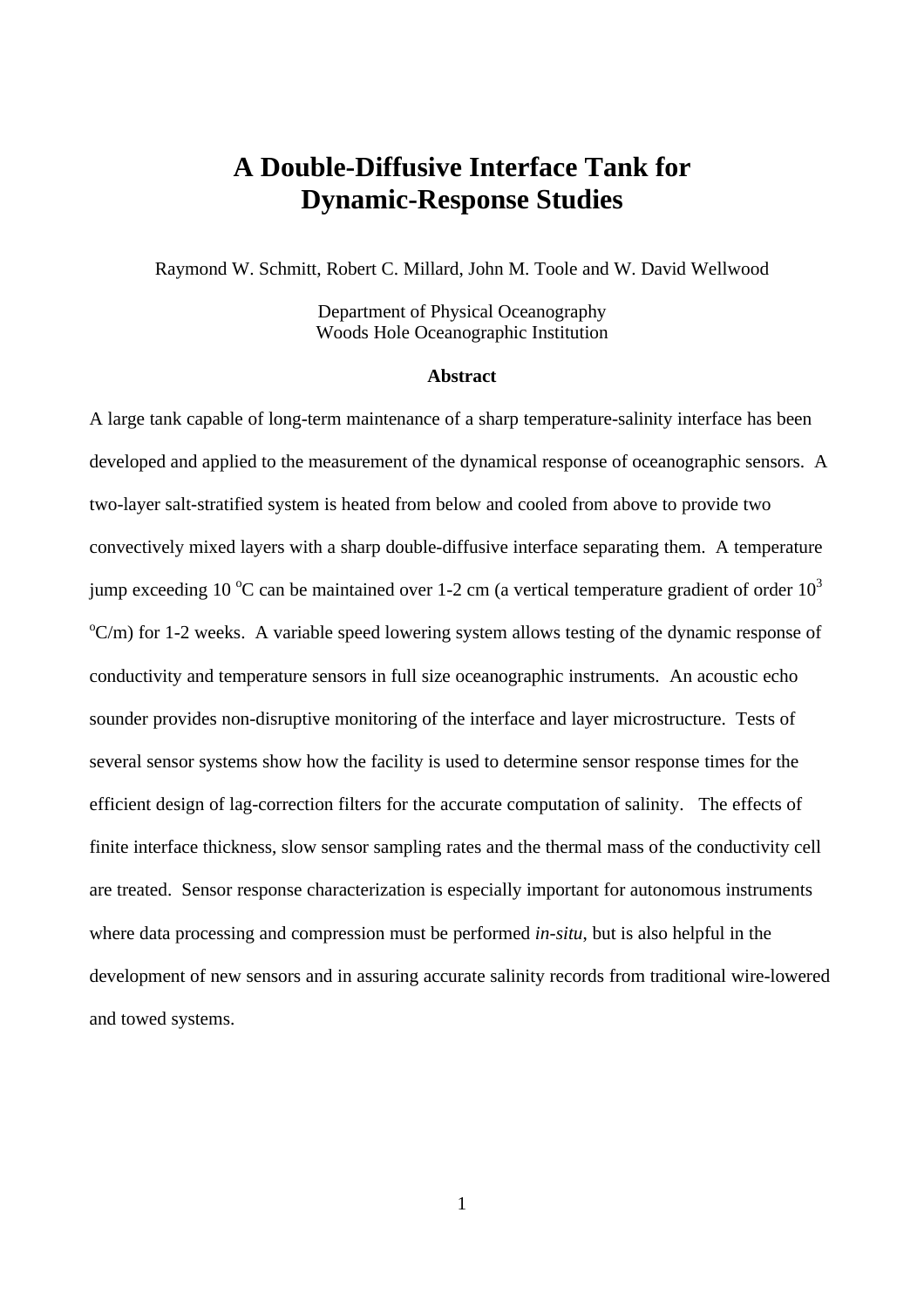# **1. Introduction**

The problem of matching the dynamic responses of temperature and conductivity probes for the accurate estimation of salinity dates back to the introduction of continuously recording profilers in the late 1960's. Usually, the temperature probe is the slower responding sensor, resulting in an under-estimate of the salinity when temperature is decreasing with time in the sensing volume, and an over-estimate when temperature is increasing. The resultant "salinity spiking" at high gradient interfaces has long been the focus of many data analysis efforts (e.g. Scarlet, 1975; Horne and Toole, 1980; Gregg *et al*, 1982; Gregg and Hess 1985; Giles and McDougall 1986; Ochoa 1989). However, it is not often appreciated that the lag correction problem is equally important for salinity computation whenever the sensors are moving in a temperature gradient. Even if salinity spikes are filtered from the data, the estimated salinity will be incorrect without a proper match between the response times of the temperature and conductivity probes. With traditional wire-lowered CTD instruments, it is common to tune the lag-correction algorithm after the fact, since the complete data times-series from all sensors is usually available. However, the increasing deployment of autonomous and/or expendable instruments requires characterization of sensor response prior to use, as satellite transmission of the raw time-series data is generally impractical. Moreover, *a priori* determination of response characteristics is useful for fine and microstructure studies as well as development of new sensors.

We are aware of only one other body of work that systematically studied the response characteristics of conductivity cells. This was performed in a salt-stratified tank, in which a sharp interface was maintained between two mixed layers by the turbulence generated by oscillating grids (Gregg *et al*, 1981, 1982, 1985). However, these tests failed to detect the substantial thermal mass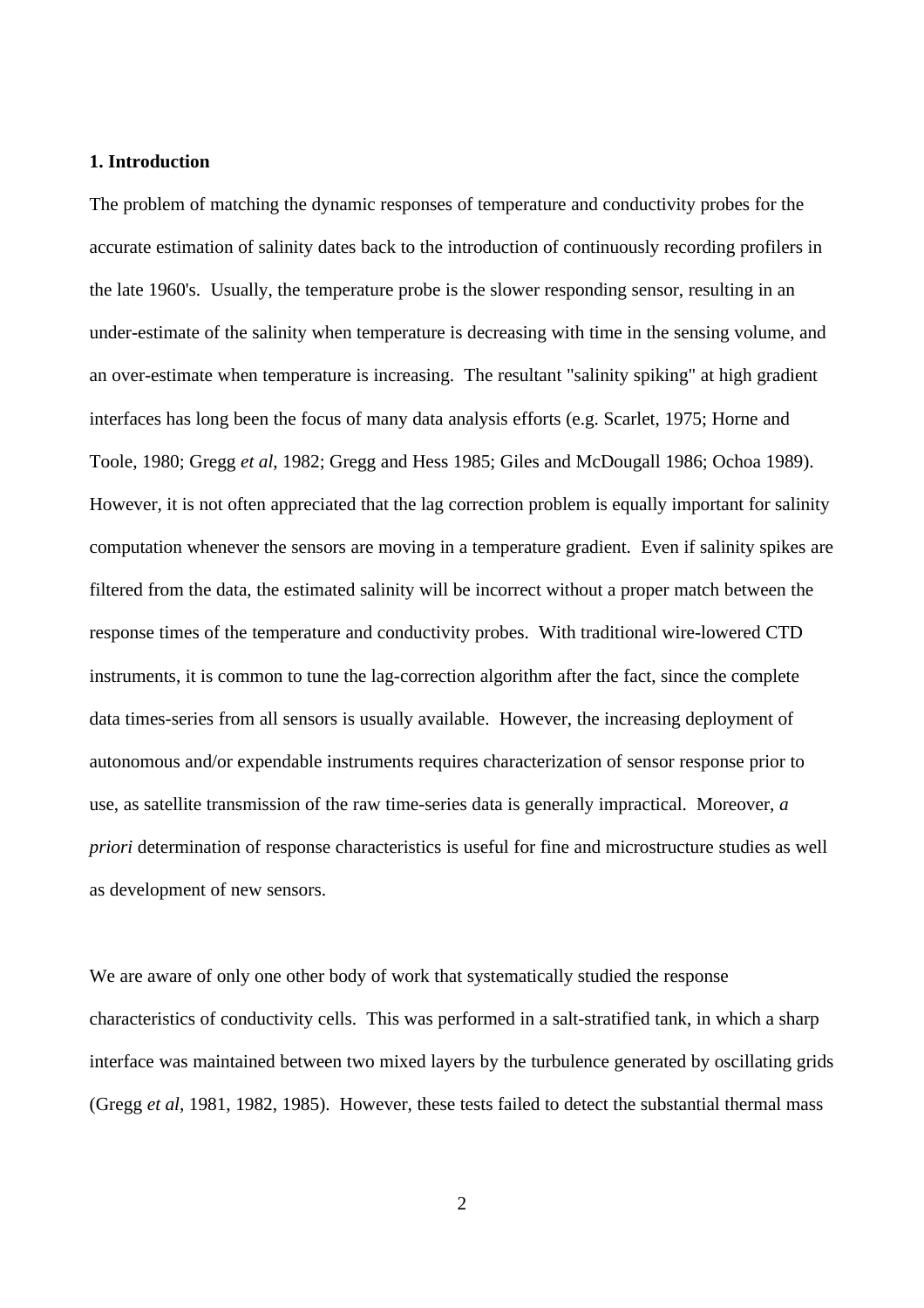problems of one conductivity cell (Lueck and Picklo, 1990; Lueck, 1990), since there was little or no temperature difference across the salt interface in most of the experiments. Inspired by the sharpness of oceanic salt-finger interfaces that so clearly revealed the thermal mass problem to Lueck (1990), we have developed a simple technique for maintaining a very sharp temperature and salinity step between two mixed layers in a large tank using the principles of double-diffusive convection (Schmitt, 1994). In conjunction with a system for transiting CTD sensors through the interface at various speeds, the tank has proven to be very useful for determining sensor dynamic response characteristics. Since double-diffusive interfaces occur widely in the ocean, and provide some of the most challenging situations for salinity spiking, a CTD tuned for lag correction in this tank should perform well at sea. The system described is easy to maintain with modest energy input, so that a sharp interface with a large step in temperature and salinity is available for testing on a nearly continuous basis with minimal operator attention.

In section 2 the relevant principles of double diffusion are reviewed, followed by a description of the double-diffusive interface tank and its performance. Section 3 contains: a discussion of dynamic response tests with an example, the procedure for estimating the response time, its variation with fall-rate, the effects of finite interface thickness on the tests, the application of recursive filters to correct the data, and the effects of the thermal mass of the conductivity cell. Most sensor response results are presented for a CTD designed for a profiling float but the fall-rate response sensitivity is examined for standard CTD temperature sensors. A brief discussion of future work follows in Section 4. An appendix provides a relationship for adapting a single pole filter sensor response to the coarse temporal sampling often used in autonomous vehicles.

3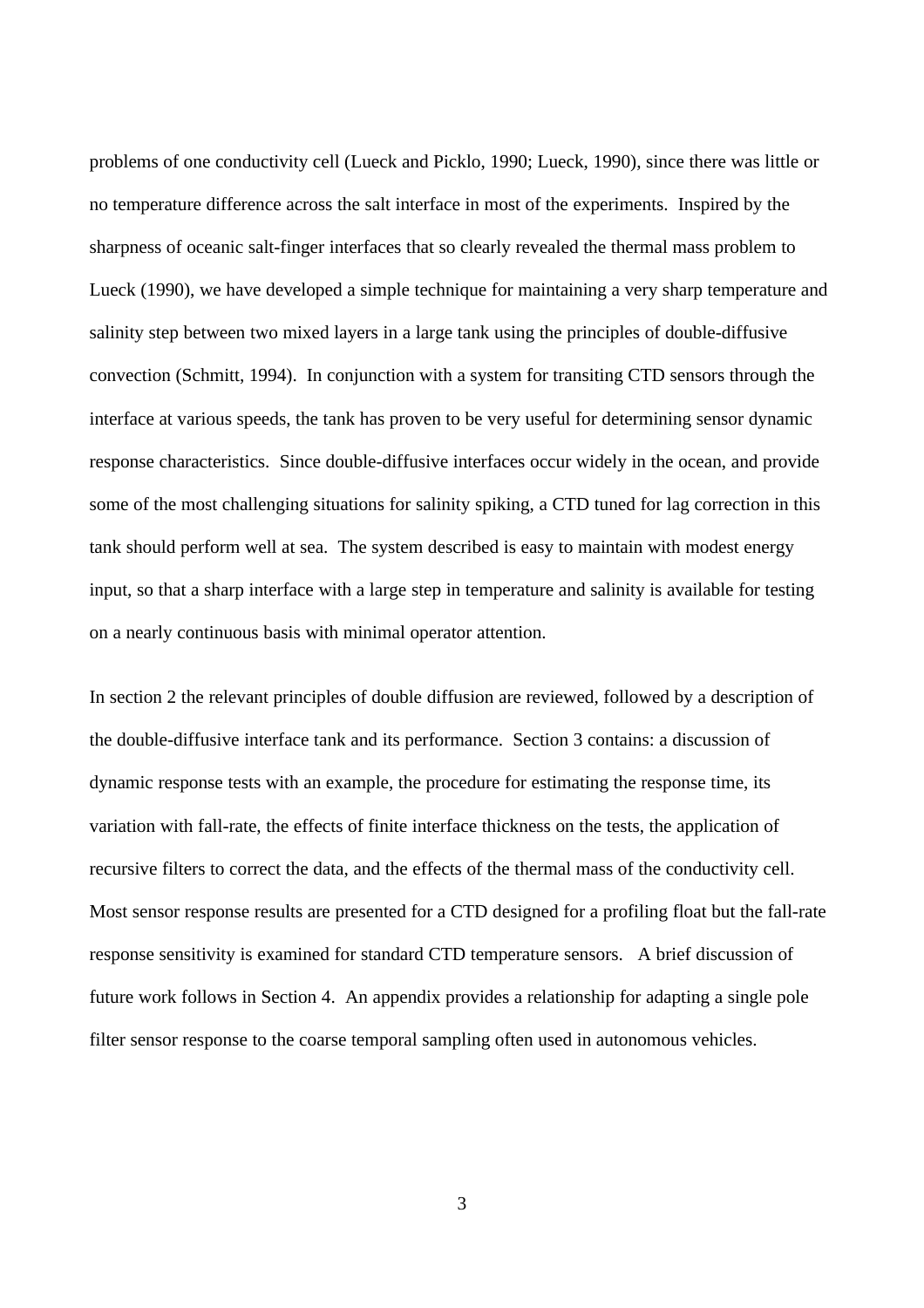# **2. The Double-Diffusive Interface Tank**

#### *2.1 Double-Diffusive Theory*

As Lueck and Picklo (1990) discovered, a thermohaline staircase is an ideal place to test the dynamic response of CTD systems. The characteristic mixed layers with near uniform properties separated by thin interfaces with strong gradients approximates ideal step changes in T and S with depth. Such staircases are maintained by double-diffusive convection (Schmitt, 1994). In the case studied by Lueck and Picklo, salt fingering was the active agent driving the convection. That is, both temperature and salinity decreased with depth, and the fact that the molecular diffusion of heat is 100 times faster than the diffusion of salt allows adjacent water parcels to come into thermal equilibrium while still having a substantial salinity difference. The resulting vertical convection releases energy in the unstable distribution of salt via centimeter-scale salt fingers in the high gradient interfaces (Stern, 1960). This unstable buoyancy flux in turn drives a large-scale overturning convection in the adjacent layers, keeping them well-mixed and uniform in properties (Stern and Turner, 1969). If the appropriate fluxes are maintained at the boundaries, then the layers remain well mixed and the interface remains sharp (Schmitt, 1979). However, maintenance of a boundary salt flux in the laboratory is problematic. The fluxes due to salt fingers are fairly large, and no one has yet achieved a steady state salt finger experiment even in small laboratory tanks. Also, a salt fingering interface is generally thicker than a "diffusive-convection" interface, and thus will not provide the thinnest interface possible. Finally, the microstructure of the fingers themselves would add a variable element to the interface T and S profiles.

To avoid many of the foregoing problems, the other form of double diffusion, the so-called "diffusive-convection" system, was chosen for our laboratory tank. This instability arises when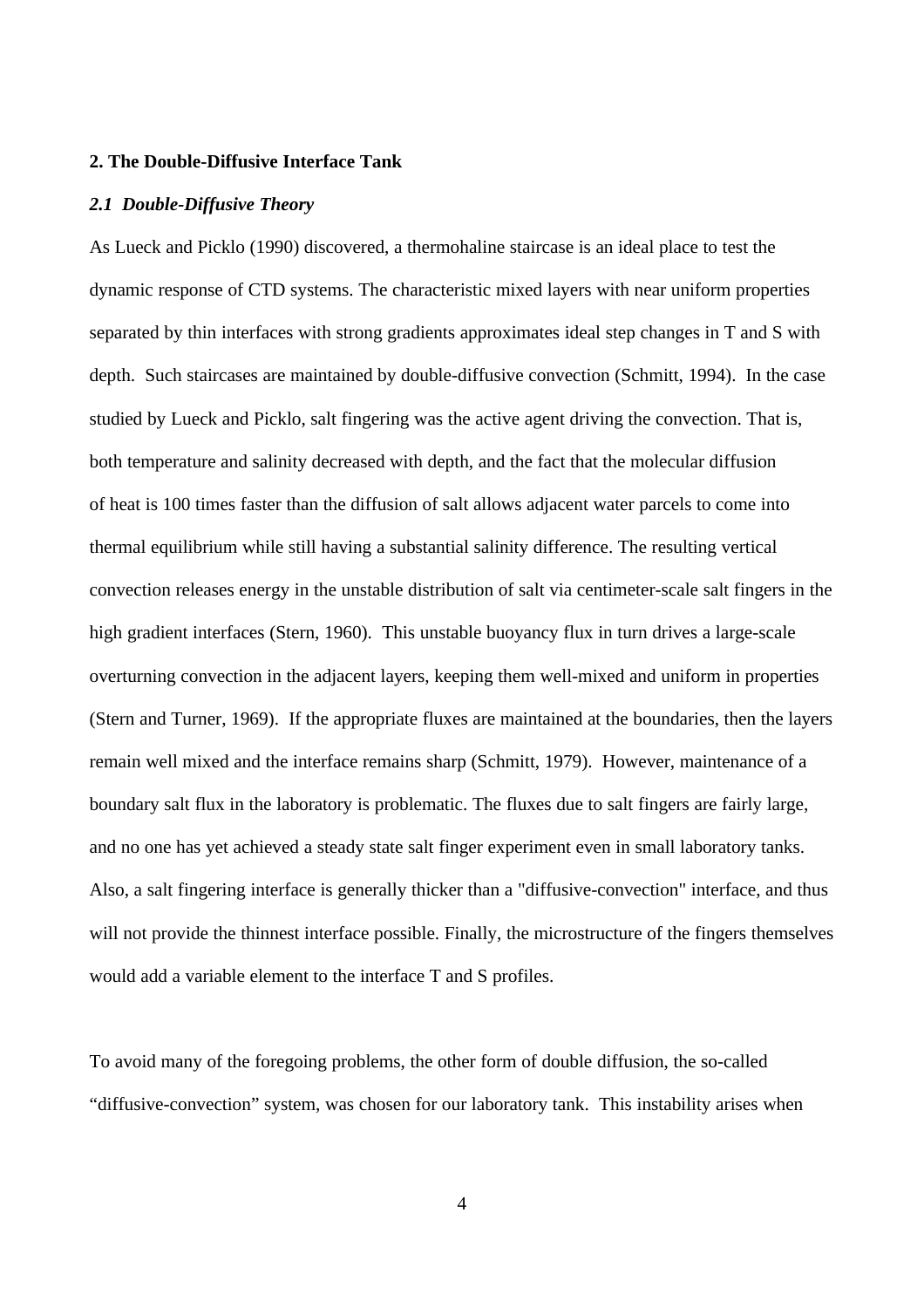cold, fresh water lies above warm, salty (and denser) water. The salt distribution maintains the overall static stability while the faster diffusion of heat across the thin interface drives convection in the adjacent mixed layers. The theoretical potential for this instability was noted in a footnote by Stern (1960) and demonstrated in the laboratory by Turner and Stommel (1964). Salt is transported across a diffusive interface at a slow rate, allowing long duration runs in reasonably sized tanks. Also, it is straightforward to set up the two-layer salinity stratification and provide the boundary fluxes of heat, which is the driving agent for the diffusive convection.

Diffusive convection initially arises as an oscillatory "over stability" in contrast to the direct convective mode of salt fingers (Shirtcliffe, 1973). However, it quickly reaches amplitudes where steady convection is maintained in mixed layers by thermal conduction across a thin interface. The weaker salt diffusion acts as a brake on the system. When a stable salt gradient is heated from below (Turner, 1968), a series of mixed layers and interfaces forms staircase profiles in temperature and salinity. Heat supplied by intruded warm water at mid-depth is believed to cause the thermohaline steps observed in Arctic (Neal *et al*, 1969) and Antarctic (Muench *et al*, 1990) regions. The diffusive-convection system can be analyzed in terms of classic Rayleigh-Bernard convection, with the presence of salt delaying the onset of convection. The ratio of salt flux to heat flux is low (compared to salt fingers), since the transport across the interface is governed by molecular diffusion, so long as the stability is high.

The overall stability of a diffusive-convective system is governed by the density ratio,  $\overline{1}$  $\left(\frac{b\Delta S}{\Delta E}\right)^{3}$ l ſ Δ  $=\int \frac{b\Delta}{a}$ *T*  $R_{\rm r} = \frac{b \Delta S}{\Delta R}$ *a b r*

where *a r ¶r ¶ b r ¶r ¶*  $=-\frac{1}{\sqrt{2\pi}}\sqrt{h}$ , b  $=\frac{1}{\sqrt{2\pi}}$  $T$   $\qquad$   $\Gamma$   $\P S$ ,  $b = \frac{1}{n}$  are the thermal expansion and haline contraction coefficients, and Δ*T*, Δ*S* are the temperature and salinity differences across the interface. Fluxes are largest when *R<sup>r</sup>*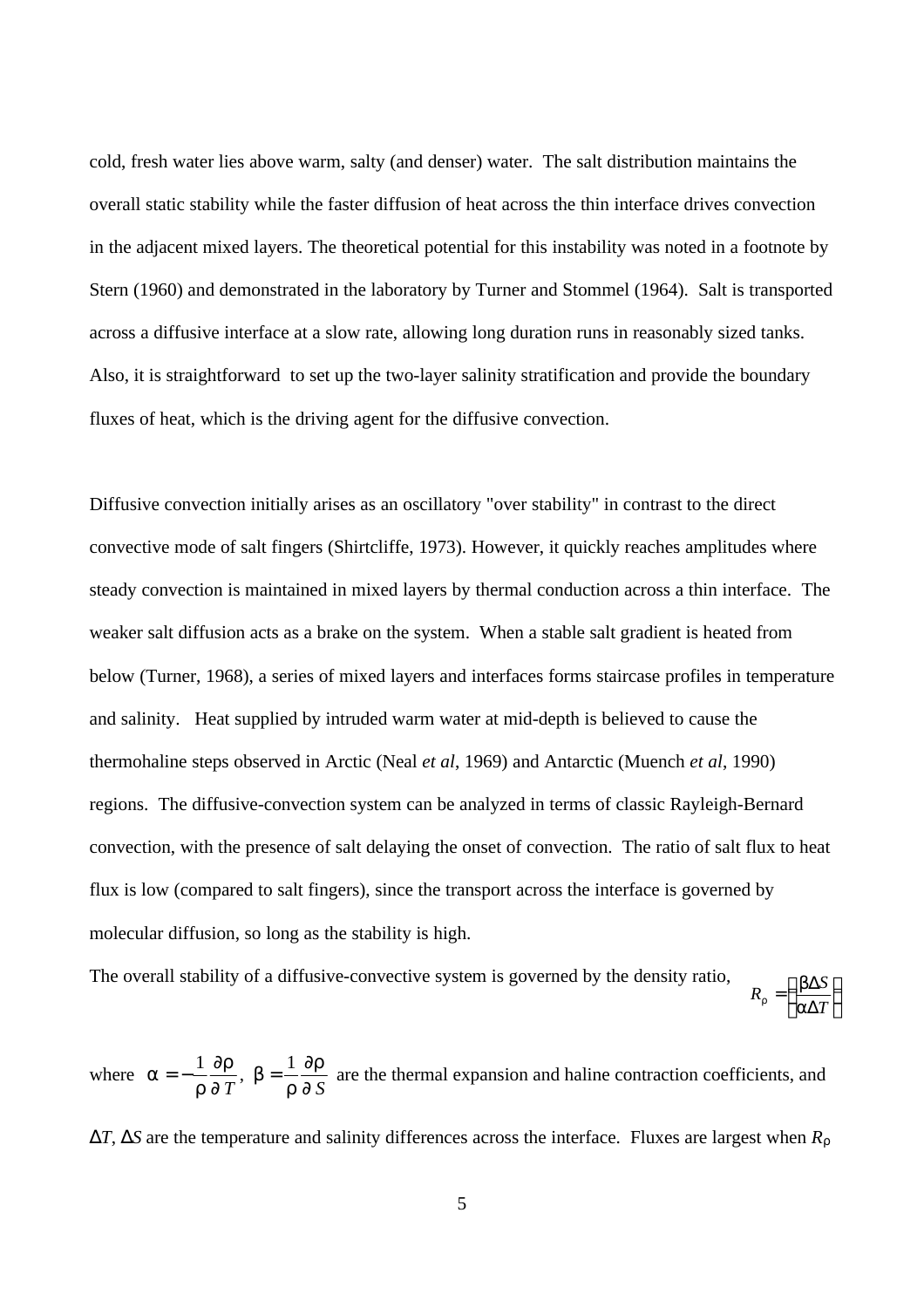is near one. Also, the ratio of salt buoyancy flux to thermal buoyancy flux approaches one in this limit, whereas at higher  $R_r$  it tends toward the square root of the salt to heat diffusivity ratio ( *k k S T*  $\approx$  0.1) (Veronis, 1968; Linden and Shirtcliffe, 1978). Thus, to preserve the temperature contrast in the tank as long as possible, it is most convenient to work at a high density ratio; which is achieved with a large salinity change (Δ*S*). Such a system is also easy to set up and maintain because of the large gravitational stability, and provides for sharp step-profiles lasting approximately two weeks of continuous running; longer if the thermal forcing is turned off during periods of non-use.

A double-diffusive system can be established by setting up a two-layer salinity stratification (salty water on the bottom) and subsequently heating the tank from below and cooling from above. The heating and cooling drives convection in the two layers, which keeps both well stirred and uniform in properties, without the need for oscillating grids. When fully developed, a sharp interface is maintained between the two layers, across which thermal conduction takes place, with little salt diffusion. This easily controlled heat flux maintains convection in both layers, and tank size can be as large as necessary to accommodate standard instrumentation. By traversing the CTD sensors through the tank at various speeds, one has an ideal test platform for investigating sensor response functions and tuning lag-correction algorithms. Since both temperature and salinity have a sharp jump across the interface, the influence of the thermal mass of the conductivity cell on measured conductivity can also be examined. The tank can also be used to quantify thermal transient effects on pressure gauges, other sensors, and the supporting electronics (the latter achieved by substituting fixed impedances for the sensors).

6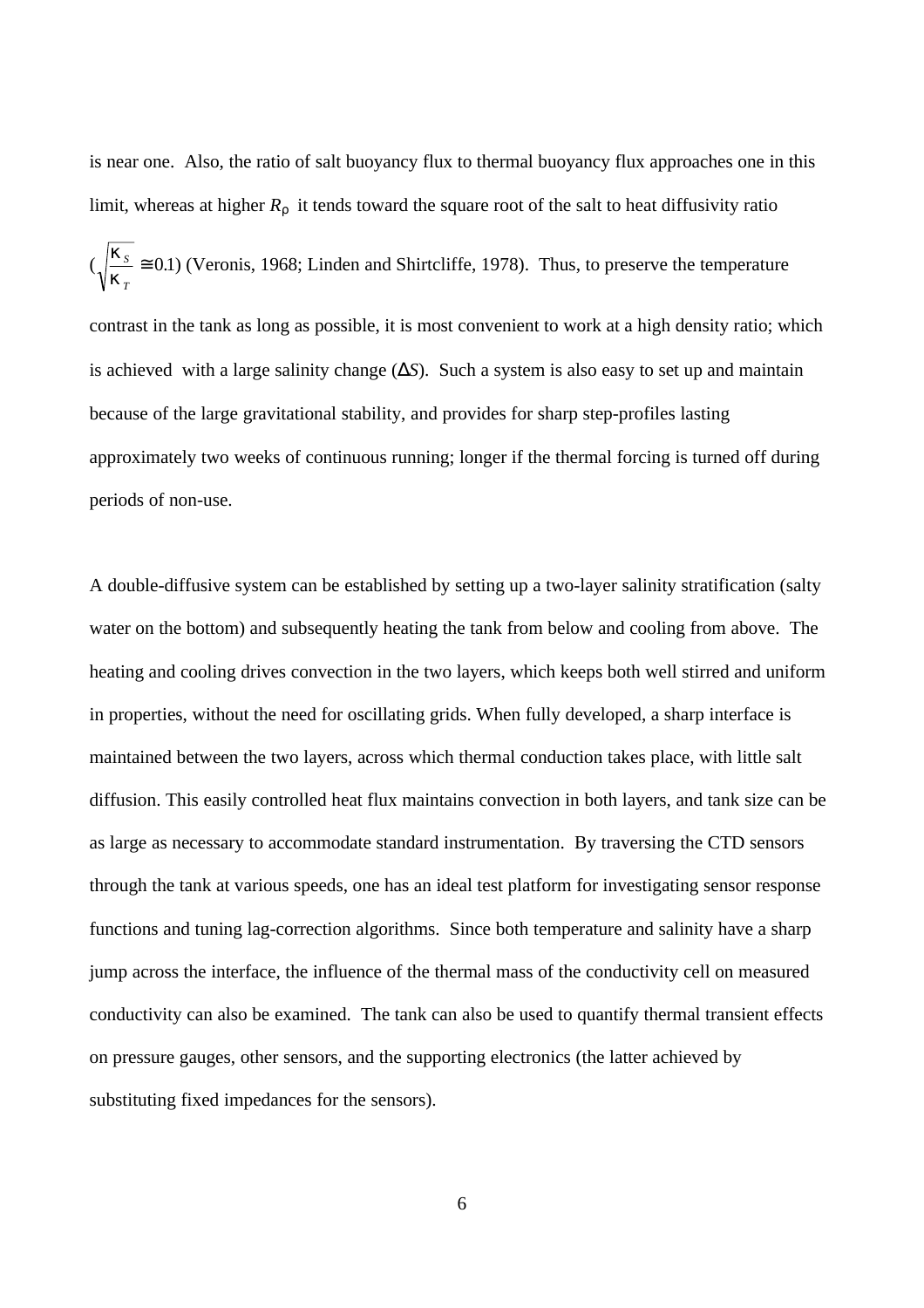#### *2.2 Tank Construction*

Our present system shown in Figure 1, is a 4.7 m deep cylinder, 91.4 cm (3 ft) in diameter, with a 2.54 cm (1 in) wall thickness. This is a standard size poly-vinyl-chloride (PVC) waste-water pipe. The lower end is sealed with an anodized aluminum plate, 2.54 cm (1 in) thick. The working platform at the top of the tank is a 2.5 m x 2.5 m (8ft x 8ft) plywood deck constructed 3.6 m (12 ft) above ground level. A metal stairway and trapdoor provide access. The tank/platform assembly can be moved by forklift when the tank is empty.

The heating is supplied through a flexible mat resistive heating element (Electro-Flex Heat Inc., Bloomfield, Connecticut) held against the underside of the aluminum plate by foam insulation. It is powered by AC line voltage reduced through a variable transformer. Typically we dissipate about 400 W in the mat under the tank; the resistive mat is rated to 2200 W. Initial runs achieved temperature differences of 3-4 °C when only actively heating the lower layer. In such runs the upper layer would slowly warm and lose heat to the atmosphere causing the interface to weaken over time. Later, a cooling system was devised for the upper layer that allowed steady state temperature contrasts of 10-15  $\degree$ C to be maintained for  $\sim$ 2 weeks at a time. The upper layer is cooled by a heat exchanger comprised of 2 lengths of coiled copper tubing mounted beneath closed cell foam, which acts both as floatation and insulation at the water surface. Cold water is circulated through the heat exchanger by a laboratory chiller ("Coolflow 75", Neslab, Inc., Newington, N. H.), which has a rated capacity of 700 W. Heat losses out the sides and top of the tank are decreased by aluminized bubble wrap sheet insulation wrapped around the PVC pipe and the foam floatation at the surface. Application of 400 W of heating and cooling brings the lower layer to about  $5^{\circ}$ C above room temperature and the upper layer to 5  $^{\circ}$ C below ambient temperature. Recently, the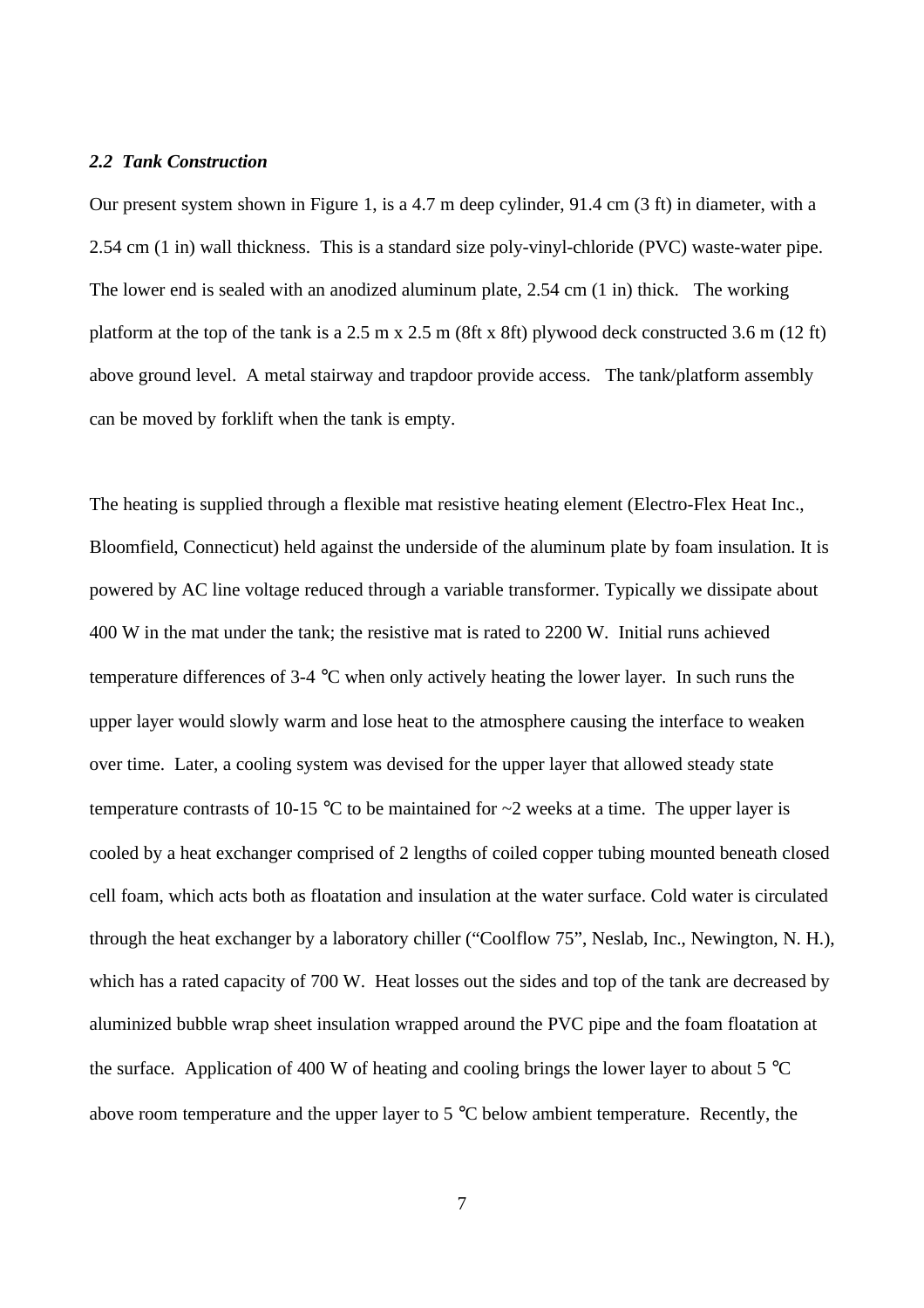substitution of a higher capacity chiller (Neslab "Coolflow HX-300") has allowed the achievement of 15-20  $\rm{^{\circ}C}$  temperature differences. If the tank is continuously heated/cooled with an initial salinity difference of order 10, then the temperature and salinity contrasts slowly decay and the stratification disappears in about two weeks. Cessation of heating and cooling slows the transfer of salt and preserves the stratification for several weeks. A sharp interface can then be obtained some 12-24 hours after restarting heating/cooling. The tank is located in a large "high bay" (for overhead clearance) that provides only crude regulation of the room temperature as the large garage doors are frequently open.

Fixed temperature and conductivity sensors (FSI digital OEM C-T sensors) are mounted through the tank sidewalls in removable fixtures to monitor temperature and salinity in the two layers. They are accessed via RS-232 interfaces connected to a laptop computer. Taps adjacent to the C-T sensors allow water samples to be drawn for salinity determination. The lower layer salinity is typically set to be 10-15 using commercially available "Sea Salt" manufactured by Lake Products Co. (Maryland Heights, Missouri), the upper layer is fresh water slowly introduced by trickling over a sheet of foam floatation. The upper layer salinity often starts out below the limit  $(-2.0)$  of the Practical Salinity Scale of 1978 (PSS78) but this condition does not affect the determination of thermometer time constants. A tap in the side of the tank located about 1.5 m below the top allows for selective withdrawal of fluid, normally of upper layer fluid. Also, when set-up with a simple siphon/overflow system, fresh water can be introduced to the upper layer so as to displace mixed water at the depth of the tap if the interface has thickened or if a decrease in upper layer salinity is desired.

8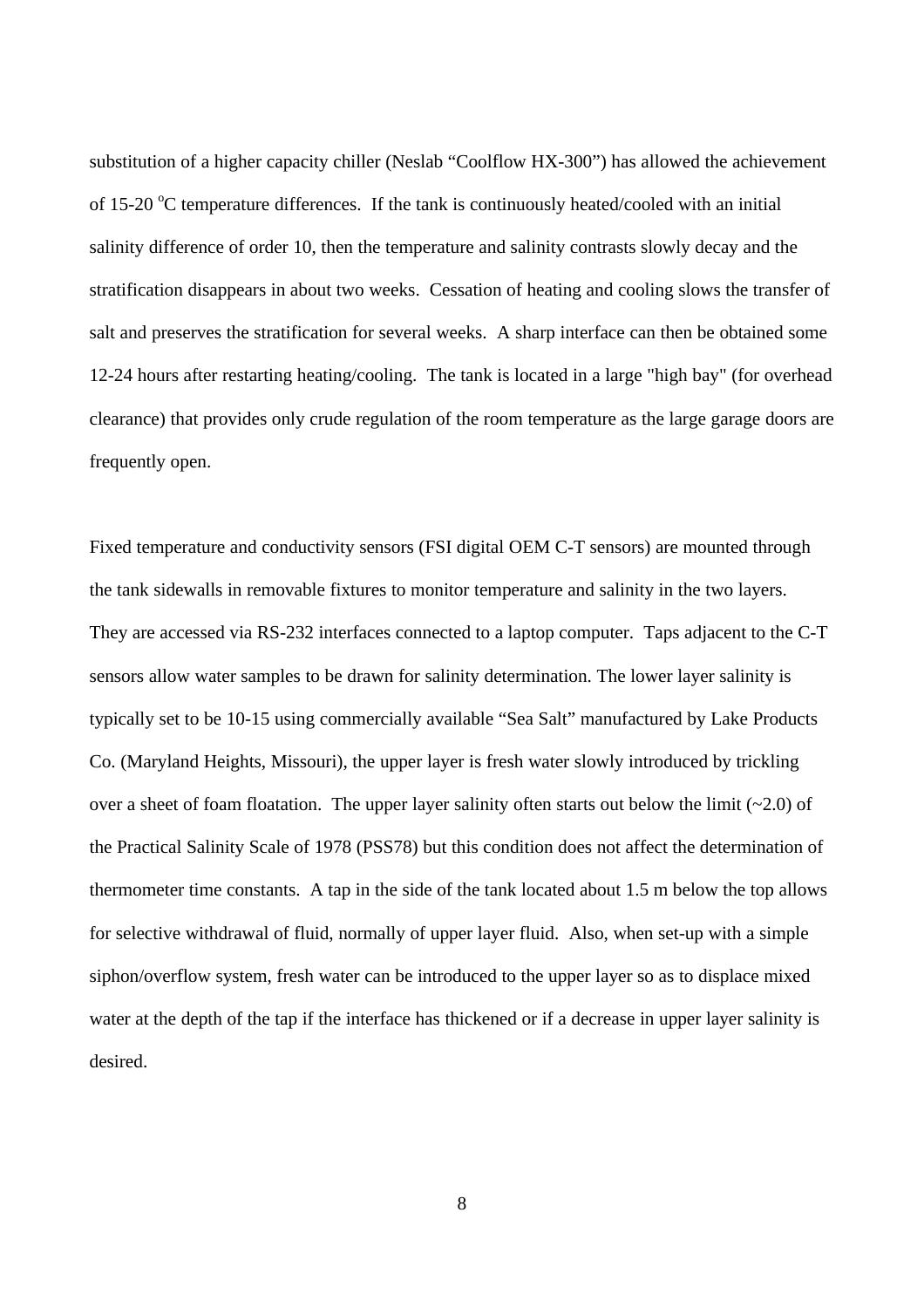The mechanism for dropping sensors through the interface uses an aluminum frame traversing the center of the tank as the holder for test CTDs. It is attached at each end to short sections of plastic piping (.635 cm i.d. PVC) gliding along taut nylon lines extending from an overhead frame to the bottom of the tank. Stainless steel springs (30.5 cm long) mounted around each line at the bottom serve to stop the framework before sensors can impact the bottom plate. Instruments are mounted to the frame and counterweighted by a variable number of oceanographic cable "messengers" attached to the other end of a thin steel cable (fishing line leader). This cable passes around a 0.5 m circumference pulley attached to a ten-turn potentiometer. A voltage divider circuit allows the potentiometer to be used as a depth scale. A metric tape measure extending the length of the counterweight travel tube (12.7 cm diameter clear plastic pipe (sediment core liner)) allows calibration of the depth scale. The fall-speed of the sensor frame is controlled by the payout of the data cable servicing the instruments on the frame. This is done using a 66 cm diameter bicycle wheel lined with double-sided tape. Its rotation rate is controlled by a variable speed 90V DC geared motor connected to the wheel by two seven-position bicycle sprockets and a drive chain. Available gearing allows the wheel to turn over nearly a tenfold range of ratios (0.3235 to 3.091) relative to the motor. Controlled speeds of 1 cm/s to 270 cm/s are possible with small, lightweight, sensors; the inertia and drag of larger instruments limits the speed attained. Most of our usage to date has been in the 10-100 cm/s range. The sensor and frame are counter-weighted to have a freefall terminal velocity that is moderately greater than the desired test speed, so that the friction of the bicycle wheel on the data cable is sufficient to control the drop of the instrument. The other side of the data cable simply drapes down outside the tank. For our tests of float CTD heads, a conical plastic fairing was used to diminish the trailing wake of the flat end plate of the pressure housing.

9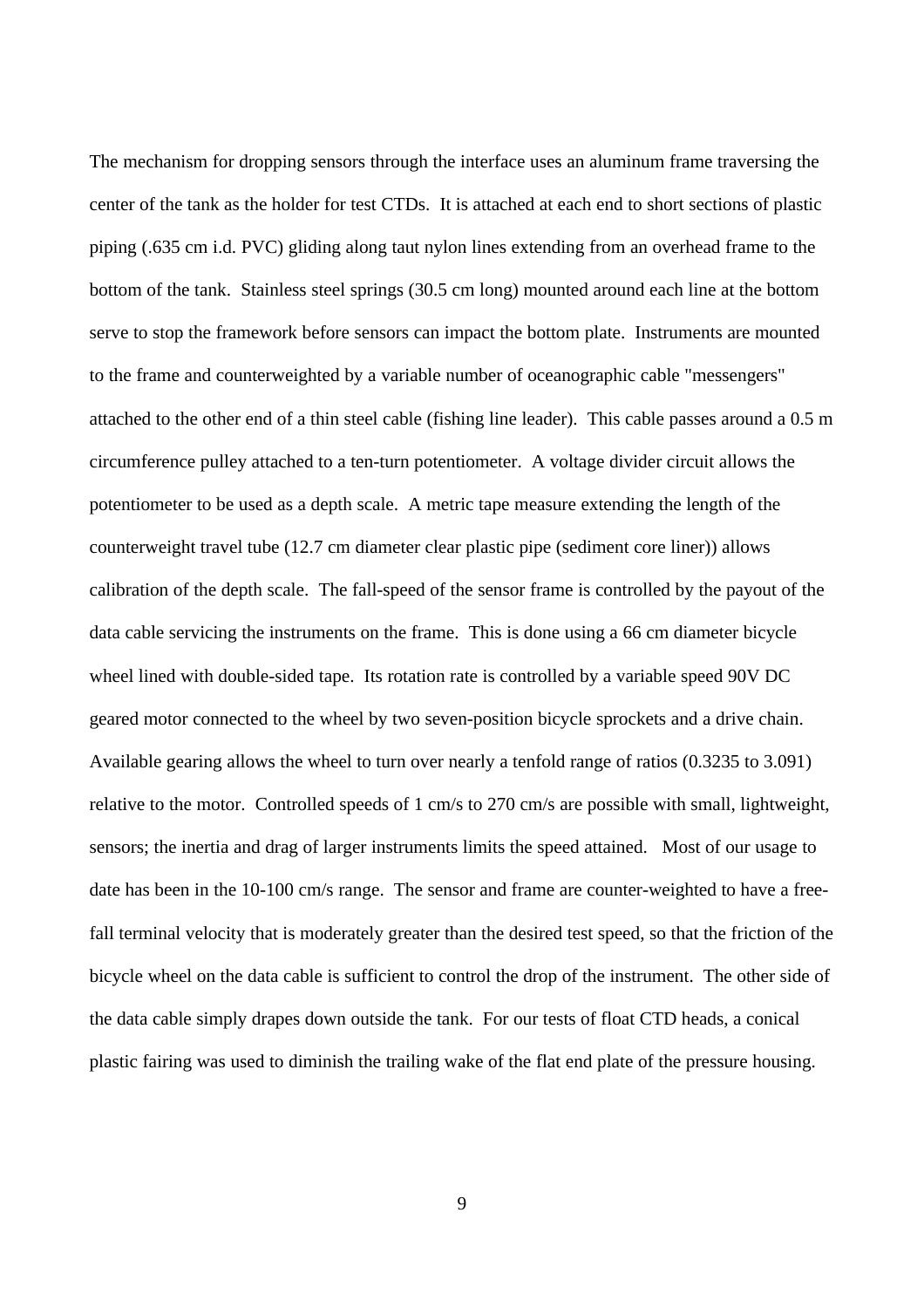This served to minimize the volume of fluid carried across the interface during runs, thus preserving the salinity contrast and helping to keep the interface thin.



Figure 1. The double-diffusive interface tank in the Clark Annex high bay. The PVC tank stands 4.7 m high and has an internal diameter of 91 cm. Aluminized bubble wrap provides insulation. A stairway at the rear provides access to the working platform. The speed of the bicycle wheel controls the fall rate of sensors through the sharp interface. The counter weights travel within the clear tubing to the right.

In order to assess the detailed structure of temperature and salinity profiles in the tank, a highresolution microstructure probe is used. The probe ("Model 125 MicroScale Conductivity and Temperature Instrument" manufactured by Precision Measurement Engineering, Encinitas, Calif.) consists of a miniature 4-electrode conductivity cell in close proximity to a fast responding thermistor (FP-07). The cabling for the microstructure probes is bundled with the power and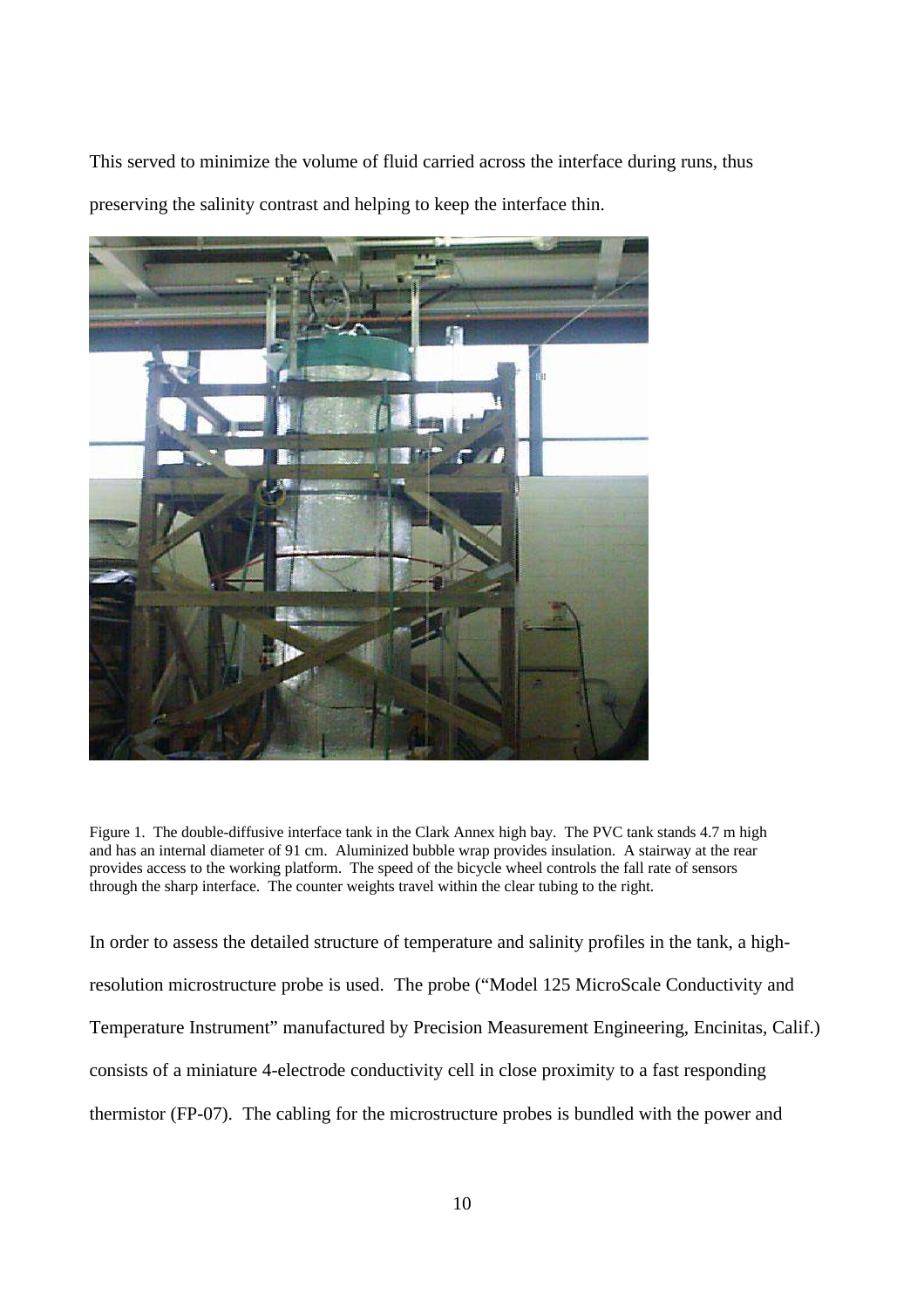communications cable for the test CTD (as needed; internally recording CTDs require no cable) and passed over the bicycle wheel. The microstructure and position data are digitized and logged at 200 Hz using a 16 bit A/D converter on a PCMCIA card in a laptop computer. A Butterworth filter with cutoff at 100 Hz prevents aliasing of the digitized micro-structure data. The CTD data is monitored using a digital RS 232 communications line to the laptop; a number of different sampling rates have characterized the CTD units tested to date, and they are sometimes run in an internally recording mode, with data offloaded after each run, in order to achieve the fastest sampling rate.

Because the passage of a test CTD causes some disruption of the interface and produces microstructure in the mixed layers, successive runs must be spaced in time. To establish when it is appropriate to make the next run, it is desirable to monitor the state of the interface non-invasively. We found that an inexpensive commercial echo sounder was helpful in this regard. The unit used is a "Fishfinder 240" (Garmin, Inc. Olathe, Kans.); it has a 200 kHz frequency and a narrow beam transducer (12 degree), to minimize echoes from the sides of the tank. The backscattered acoustic returns are caused by the sound-speed variations produced by temperature and salinity gradients in the tank. The position and intensity of the interface, convective plumes moving in the layers due to heating and cooling, and the microstructure generated by passage of the test sensors are all easily discernable. This allows one to gauge the readiness of the tank for additional tests without disturbing the interface with a probe. Further experimentation with more quantitative acoustical tools is underway to help characterize the strength of backscatter return from microstructure as a function of frequency.

11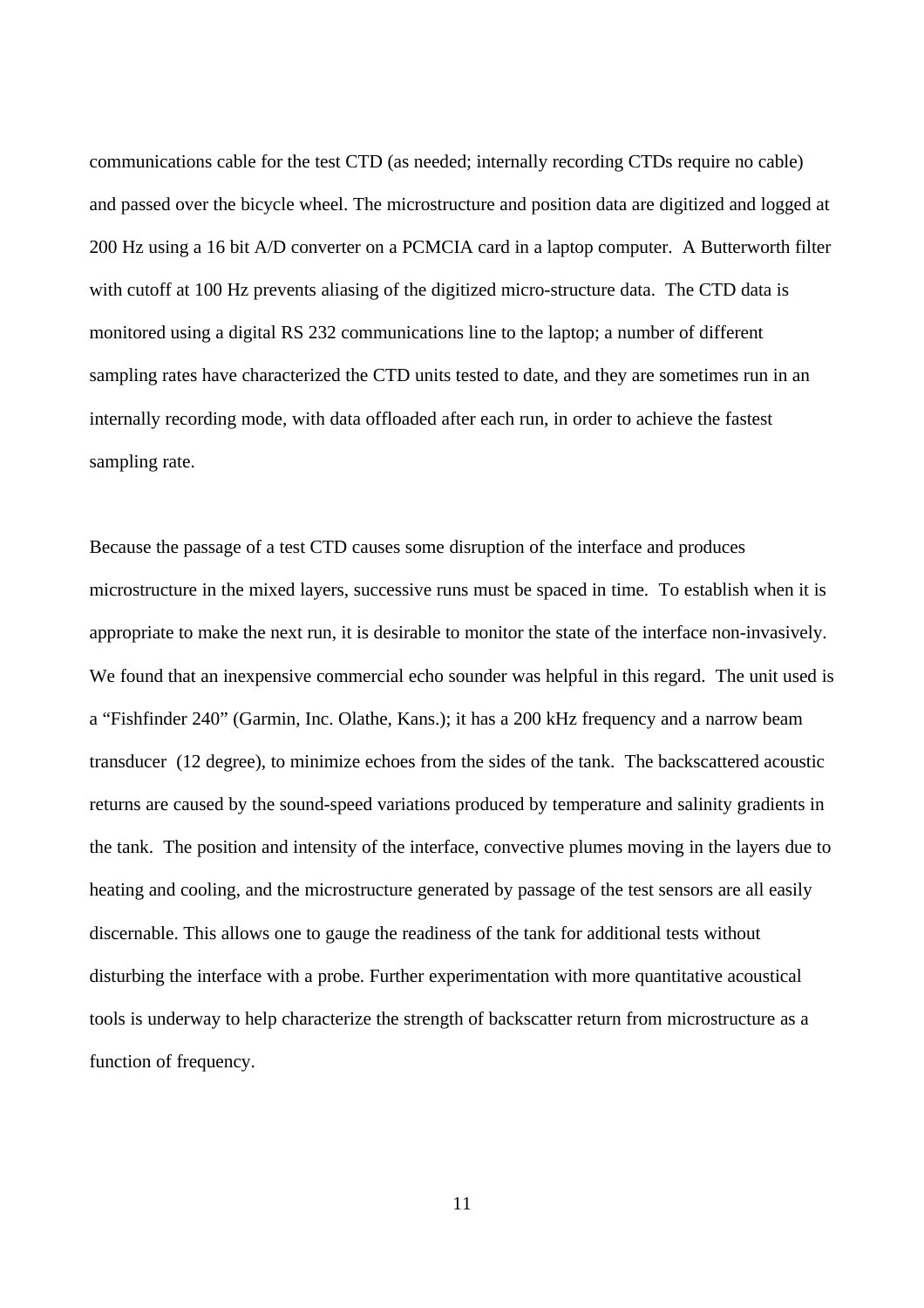#### *2.3 Tank Performance*

The intensity of the interfacial temperature jump is set by the heat flux within the tank. Sample temperature and conductivity profiles from the microstructure probes are shown in Figure 2 for a setup with heating below and cooling above. CTD sensors were profiled through the interface at an average speed of 7.5 cm/s; figures 2.c and 2.d illustrate the fall rate and depth variations for this drop. The overall layer homogeneity and the sharpness of the interface is revealed by the microstructure probes (Figure 2.a, 2.b), which are calibrated for each run against the fixed C-T sensors in each layer. The temperature change of nearly 10  $^{\circ}$ C was achieved over  $\sim$ 1.5 cm: a vertical temperature gradient of 700º C/m (Figure 2.b). The change in conductivity was nearly 20 mS/cm, and the more rapid response of the microstructure conductivity probe relative to the temperature sensor can be seen.



Figure 2a Profiles obtained with the microstructure sensors of conductivity and temperature through the doublediffusive plunge tank from April 3, 2000.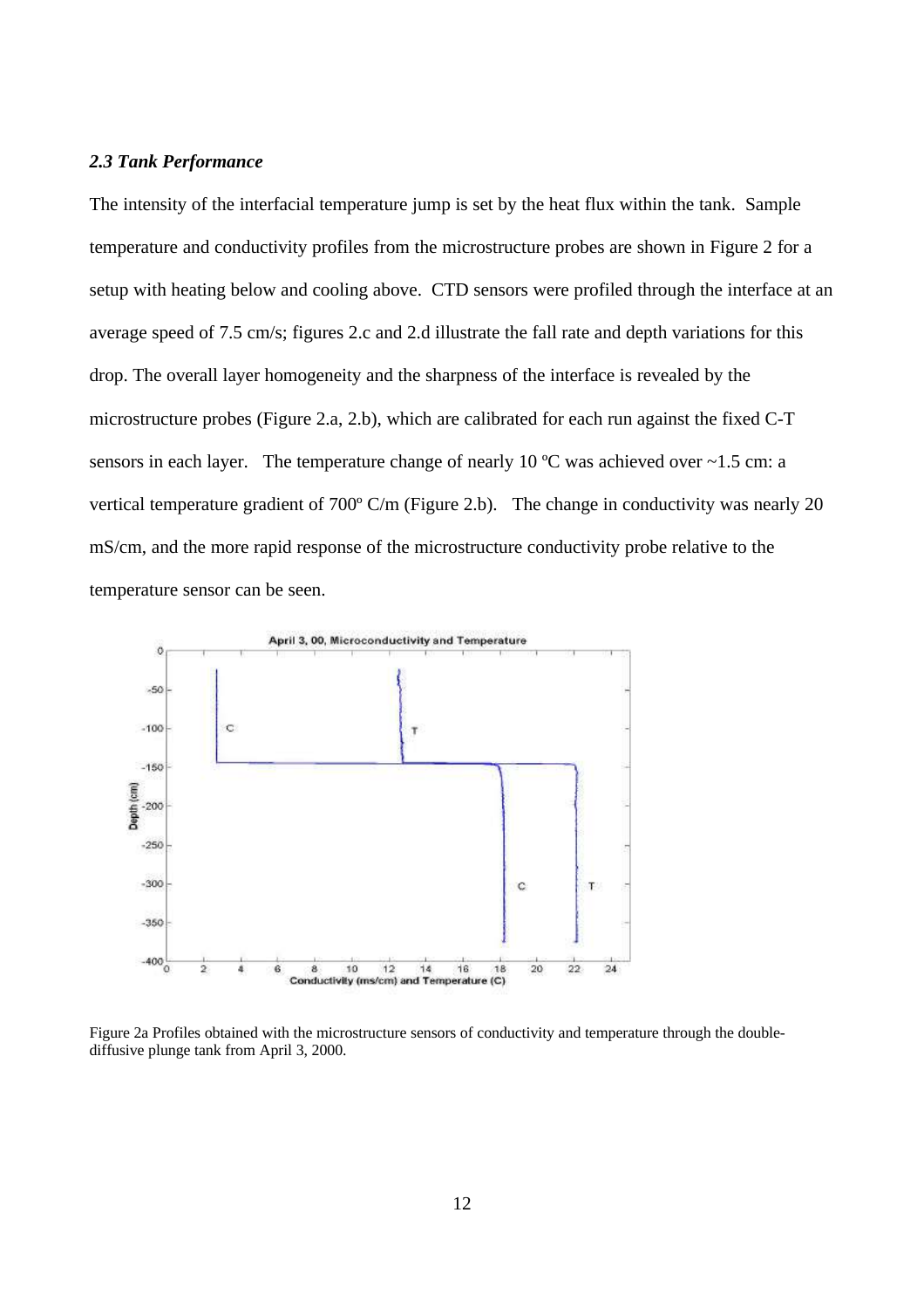

Figure 2b. Expanded view of the interface between the two layers for the April 3 run. The interface is little more than 1 cm thick; the temperature gradient is approximately  $700^{\circ}$ C/m.



Figure 2 c & d Displacement (lower) and filtered drop rate (upper, oscillations are filter artifact) versus time for a run on April 3, 2000. The large temperature gradient obtained across the double-diffusive interface is consistent with molecular conduction being the primary means of heat transport from the lower to the upper layer. That is, we can estimate the conductive heat flux from the observed gradient, the thermal conductivity of sea water ( $k_T = 1.424 \times 10^{-7} \text{ m}^2/\text{s}$ ) and the tank area ( $A = 0.66 \text{ m}^2$ ):

$$
Q = Ar C_p k_T \frac{dT}{dz} .
$$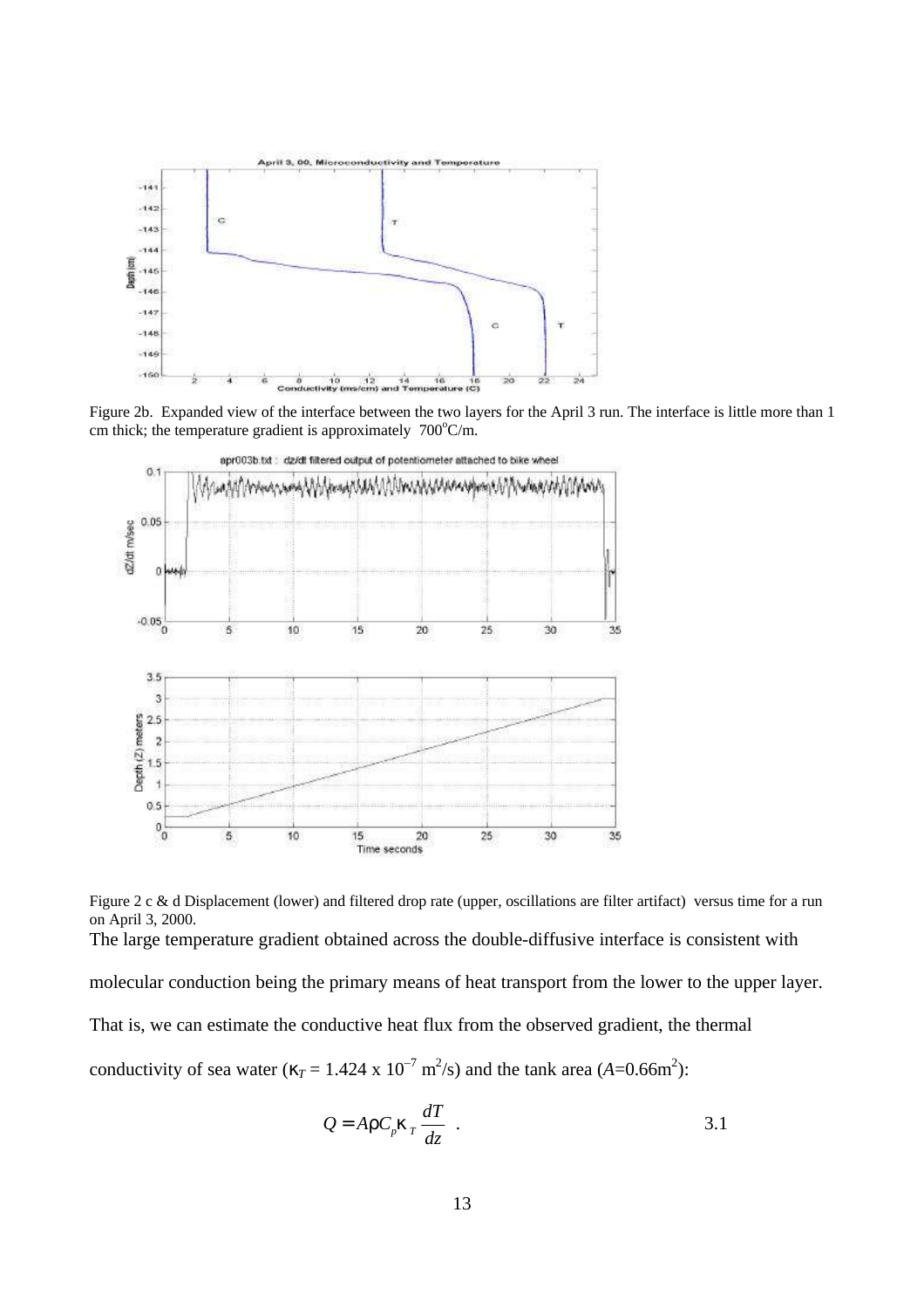For the estimated interfacial temperature gradient of 700 °C/m, the calculated heat flux is 272 Watts. This indicates that nearly 70% of the 400 Watts of heat supplied to the lower layer was transmitted through the interface in this run, with the remainder presumably lost through the tank sidewalls and the external area of the aluminum bottom plate, since the layer temperatures were approximately constant.

The sharpness of the interface, and the homogeneity of the mixed layers, means that probes dropped through the tank will experience a step change in temperature (and salinity), particularly since the sampling volume of most sensing systems is larger than one centimeter. In some of the following analysis we utilize the observed sharpness of the temperature interface to assume a step temperature response solution rather than using the observed microstructure temperature sensor forcing to find the response. The effect of a finite width step is examined later.

## **3. Dynamic response tests**

# *3.1 General considerations*

The task of computing salinity from measurements of temperature and conductivity is complicated by their differing responses due to: (1) simple time delays or lags due to physical positioning of the probes or electronic digitization sequence, (2) the time it takes the sensors to respond to changes in the environment, and (3) impacts the probes themselves have on the measurement (such as effects due to the thermal mass of conductivity cells). Also, we must expect that all of these issues will be speed dependent. Both conductivity cells and temperature sensors introduce filtering but there is an intrinsic difference in the nature of their responses; the temperature sensor introduces a phase shift while the conductivity sensor does not. The primary conductivity response is simply due to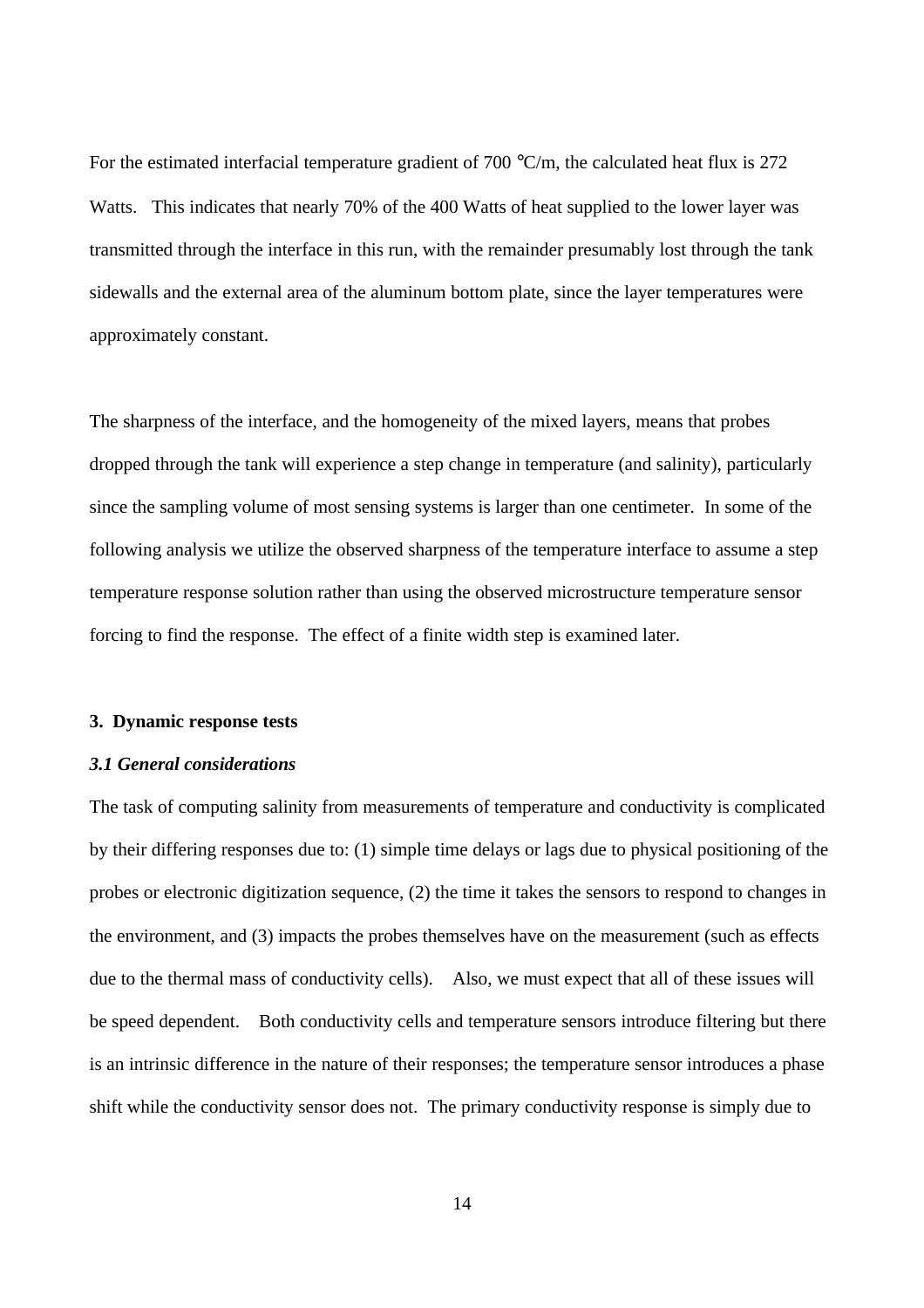the flushing of the sample volume by movement of the cell through the water. This produces a sensor response that is, to first-order, a boxcar filter having a filter length in time *(l )* equal to the effective flushing length of the cell (*L*) divided by the instruments fall rate (*w*);  $\vert$  =*L*/*w*. The boxcar filter introduces no phase shift as a function of frequency (*w*) to the conductivity data but does reduce the amplitude of the conductivity variations as sinc(*wl* ). The effective flushing length is approximately the cell length, although Topham and Perkins (1988) discuss conditions under which the flushing length can be greater, such as when the field of a cell extends beyond the cell itself, as is the case with the inductive cell examined here. By contrast, the temperature sensor involves the diffusion of heat through a fluid boundary layer and the physical structure of the probe. This introduces a delayed response in the measured temperature signal. One scheme for matching the response characteristics of the two probes is to apply a recursive filter to the conductivity data to impose a phase shift similar to that of the temperature probe. On the other hand, when filtering temperature to match the flushing time of conductivity, we recommend filtering the temperature channel with a boxcar filter having no phase shift, rather than a recursive filter as suggested by Giles and McDougall (1986). Also, their suggestion for matching of the sensor's time constants at a certain drop speed is not effective without corrective filtering to account for the phase shift with frequency in temperature not found in conductivity.

#### *3.2 An example*

A number of instruments including CTD systems manufactured by Seabird Electronics, (Bellview, Wa.), Falmouth Scientific Incorporated (FSI, Cataumet, Ma.) and Idronaut (Brugherio, Italy) have been evaluated in the dynamic response tank. Here we limit the discussion of results primarily to the EXCELL CTD current being developed by FSI for use on profiling floats and include examples with and without the additional thermal contrast provided by the chiller.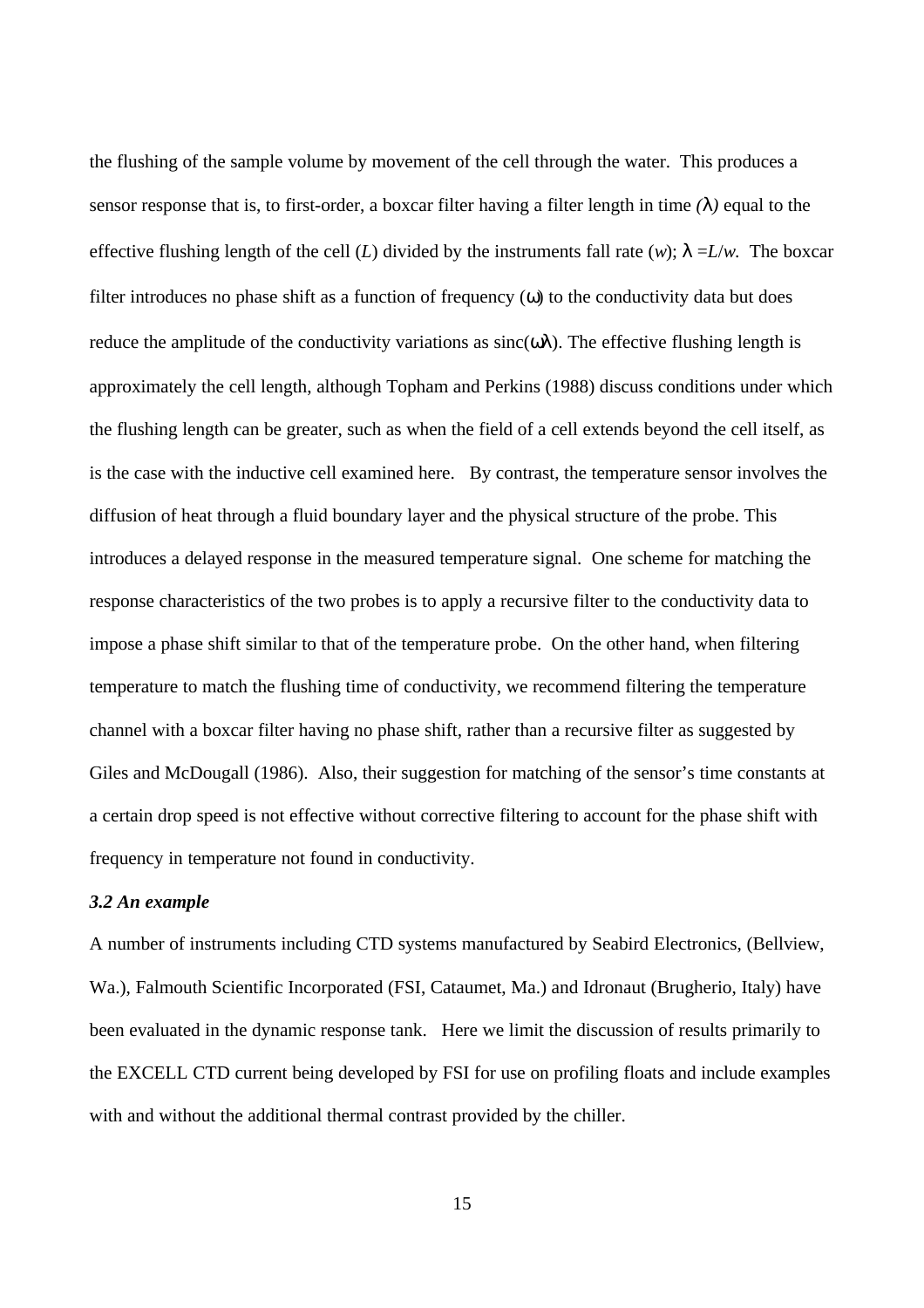Profiles of temperature, conductivity, salinity and density were obtained from a number of float CTDs; an example from EXCELL s/n1318 traversing through the tank interface at a speed of 16.5 cm/s is shown in Figure 3a-d. No chiller was used in the upper layer and therefore only a modest temperature change of about 4°C was achieved. For this run, the normal lag-correction filtering within the EXCELL has been disabled to illustrate the raw sensor response. The temperature (upper panel) probe clearly has a much slower response than the conductivity (solid curve in  $2<sup>nd</sup>$ panel). Temperature exponentially approaching the lower layer temperature value over ~1.0 m causes incorrect salinities and densities to be calculated in the transition region. The density profile (bottom panel) overshoots in the transition to produce an apparent density inversion.



Figure 3 a-d Four panel plot of temperature, conductivity, salinity, and density versus pressure from the first 11 Feb. plunge EXCELL # 1318. Panels b, c, and d have over plots of no lag (= solid); recursive filtered (= dashed). Note the density overshoot for solid (no lag) curve around 1 decibar associated with the step in temperature and salinity corrected by the filter. The EXCELL's raw pressure data is used as the horizontal axis, rather than measured depth, which accounts for the irregular spacing of the points.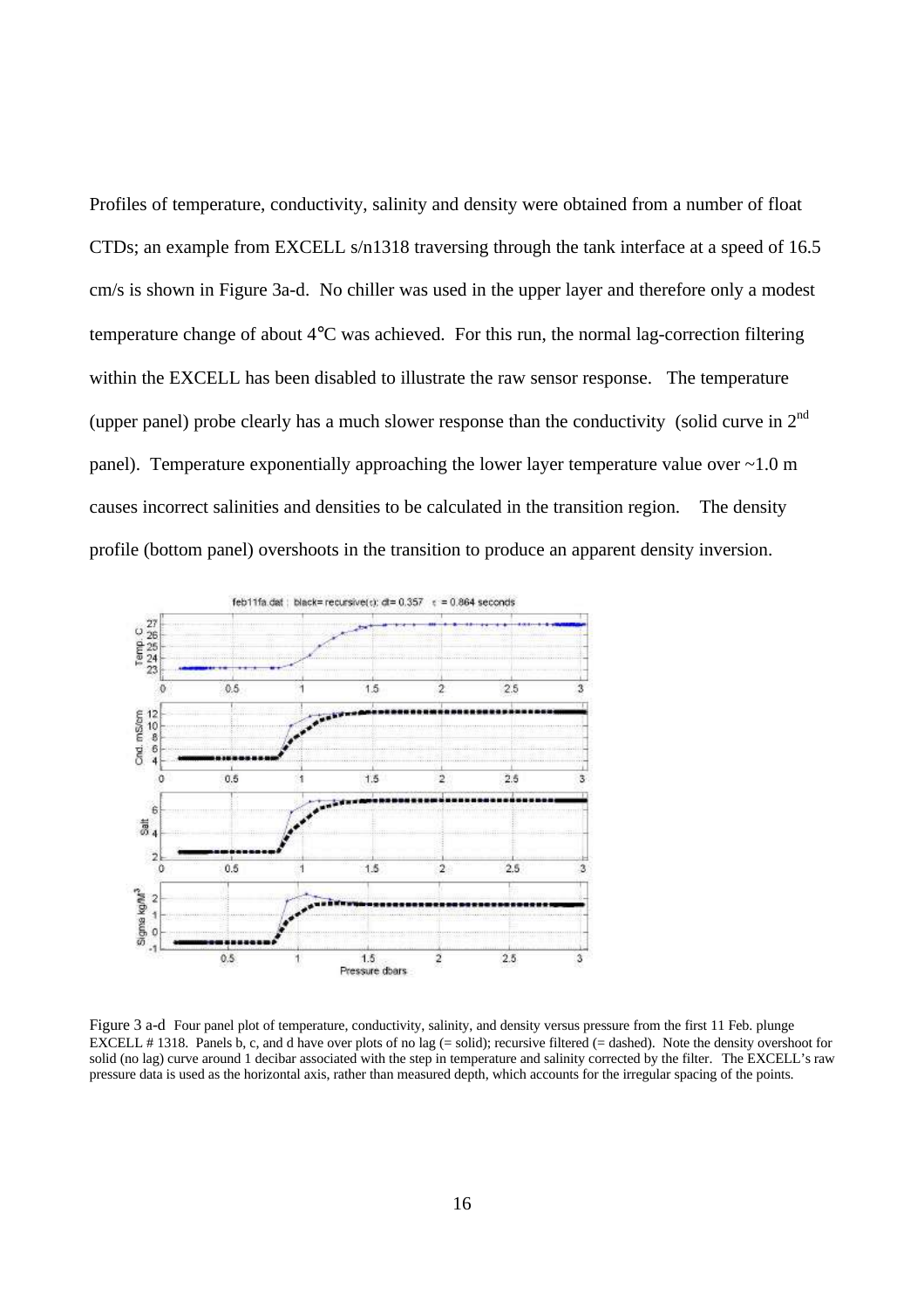The 1978 Practical Salinity Scale (PSS78) (Unesco, 1981) is used to calculate salinity from measurements of conductivity, temperature, and pressure. Accurate salinity calculation requires conductivity, temperature and pressure data with matched response characteristics. The temperature response is controlled by the ability of the temperature probe's housing and surrounding boundary layer to lose or gain heat. One of the simplest models for describing the response of a temperature probe is the single pole filter equation (Fofonoff *et al*., 1974):

$$
\frac{dT(t)}{dt} = \frac{1}{t} (T_o(t) - T(t)),
$$
\n(3.2)

where  $T(t)$  is the time series of measured temperature,  $T<sub>o</sub>(t)$  is the time series of ocean temperature, and *t* equals the temperature probe response time.

Fofonoff *et al*. (1974) described a technique for speeding up the temperature measurement by rearranging equation (3.2) to solve for the ocean (true) temperature. They recommended estimating the temperature gradient *dT*(*t*) *dt* by linear least squares. Fofonoff *et al*. (1974) found that three observations in time were the optimum number of temperature values for estimating the gradient, but that further smoothing was usually required. A drawback to speeding up temperature is an increased temperature sensor noise level proportional to the magnitude of the response time (*t*). In the formulation below, we solve equation  $(3.2)$  for the response of temperature probe in order to compare its response characteristics (phase in particular) to a recursive filter lag correction technique that delays the conductivity sensor data to match the response of temperature. Middleton and Foster (1980) first suggested this approach, which is generally preferred over speeding up the temperature for most applications where resolution of finestructure is not required. An appendix shows the derivation of the recursive filter lag weights for the case of slow sampling rates often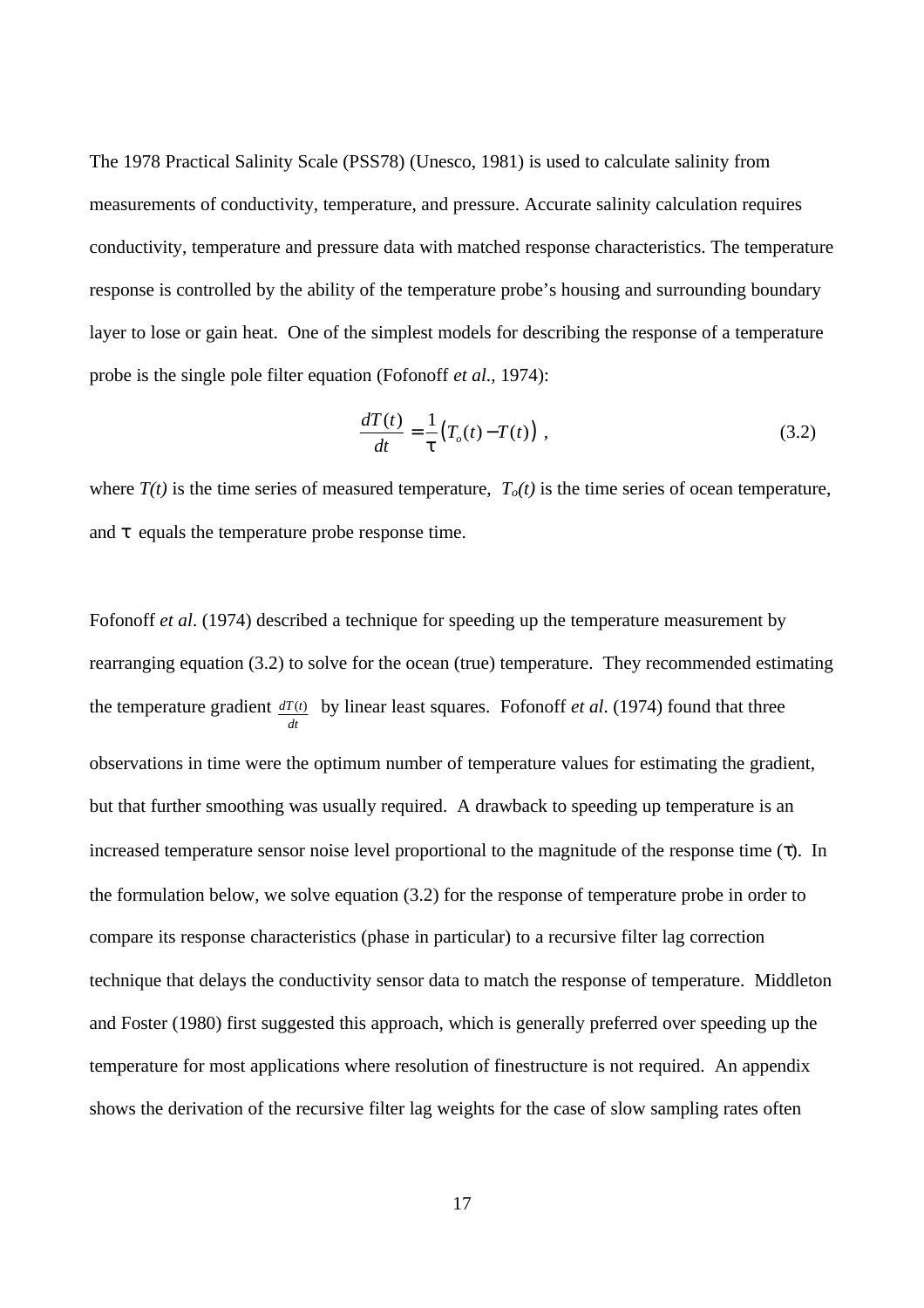used with CTDs on autonomous instruments where the instrument sampling period approaches or in some cases exceeds the temperature sensor response time.

#### *3.3 Estimation of sensor response time*

The simplest model for the temporal response of a temperature sensor is a low pass filter described by the solution to equation 3.2. The step response for a temperature change from  $T_0$ , the initial temperature, and the final temperature  $(T_f)$  is given by:

$$
T(t) = T_0 + (T_f - T_0) \cdot (1 - e^{-\frac{t}{t}})
$$
\n(3.3)

We define the time origin  $(t=0)$  to be at the top of the interface. By rearranging and taking the natural logarithm, we get:

(3.4). 
$$
\log \left[ \frac{(T_f - T(t))}{(T_f - T_0)} \right] = -\frac{t}{t}
$$

The temperature time series  $T(t)$  from a plunge test can be fit to equation 3.4 using a linear Least Squares Regression (LSR) procedure. The slope of the least squares fit of against time yields the temperature sensor time constant (1/*t*) while the intercept or bias is interpretable as an offset from the assumed time origin. Note that the data being fit involves  $log(T_f - T(t))$  which becomes indeterminate when the temperature  $T(t)$  reaches  $T_f$ , so care must be exercised to exclude these data from the LSR.  $\overline{\phantom{a}}$  $\overline{\phantom{a}}$ J  $\overline{\phantom{a}}$ L L L L − −  $(T_{f} - T_{0})$  $(T_f - T(t))$ log  $T_{f} - T_{0}$  $T_f - T(t)$ *f f*

As an example we consider the Falmouth Scientific EXCELL CTD, which is designed for profiling floats. The EXCELL temperature probe consists of a 100-ohm platinum wire element pressure protected by a thin-walled cylindrical titanium housing mounted adjacent to the conductivity cell at its centerline and separated horizontally by approximately 3.0 cm from the conductivity cell axis.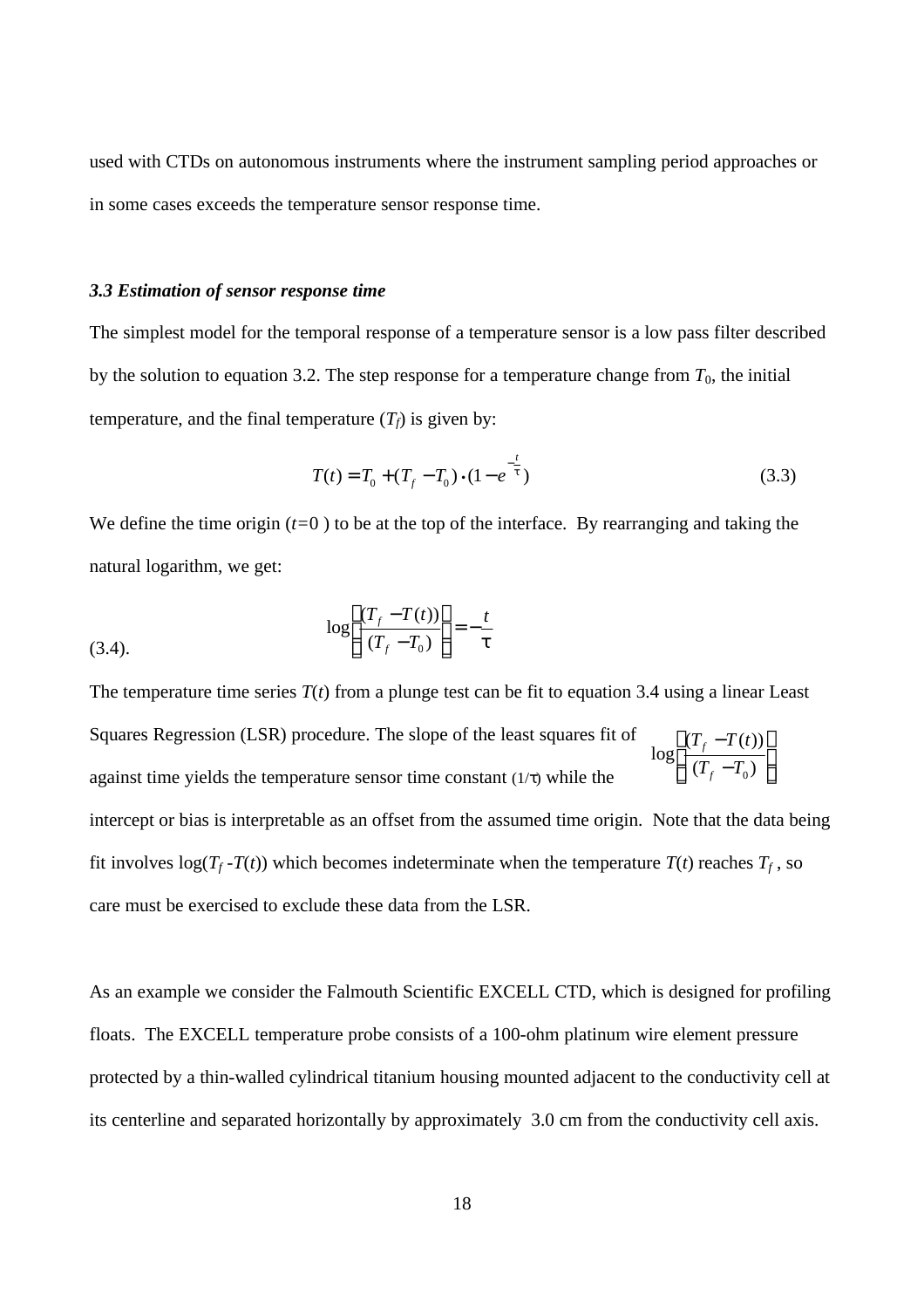The temperature probe thus does not sense the temperature of the volume of seawater inside the cell; in our analysis we neglect any real differences in the water temperatures inside and immediately adjacent to the cell due to microstructure.

The EXCELL CTD is an autonomous instrument with a relatively coarse sampling interval of  $\Delta =$ 0.35 s. This compares with a typical ship-lowered CTD system such as the Mark IIIC CTD with  $\Delta = 0.03$  s or the SBE 911 plus with  $\Delta = 0.04$  s The EXCELL employs an inductive conductivity cell made of alumina with a length and external diameter of 4.5 cm and internal diameter of 2.4 cm. The conductivity sensor measures the seawater conductance in the cell interior with a smaller contribution from the surrounding seawater. Ship-lowered CTD systems have a typical lowering rate of 100 cm/sec, which would give a minimum flushing time of 0.045 seconds for the EXCELL conductivity cell. The EXCELL CTD as used on the PALACE float vehicle has a typical ascent speed of ~10-20 cm/s (Davis *et al.*, 1992) which translates into a flushing time of ~0.45 seconds; thus, each conductivity sample from a float is roughly independent.

The results of four runs with EXCELL CTD s/n 1318 on February 11, 2000 are summarize in Table I The drop rate for the four runs was 16.5 cm/s and varied by less than 5 percent. The first run is plotted in figure 3 a-d. The dashed curves apply the LSR response time (*t*=0.864 s) of Table I to conductivity using the recursive filter given in formula (5.1). This eliminates the apparent density instabilities of the density profile (dashed curve of figure 3 d) noted earlier.

The fitting procedure to the EXCELL temperature sensor data gives response times that are repeatable to within 5% and suggest that the single pole filter model produces a fairly reliable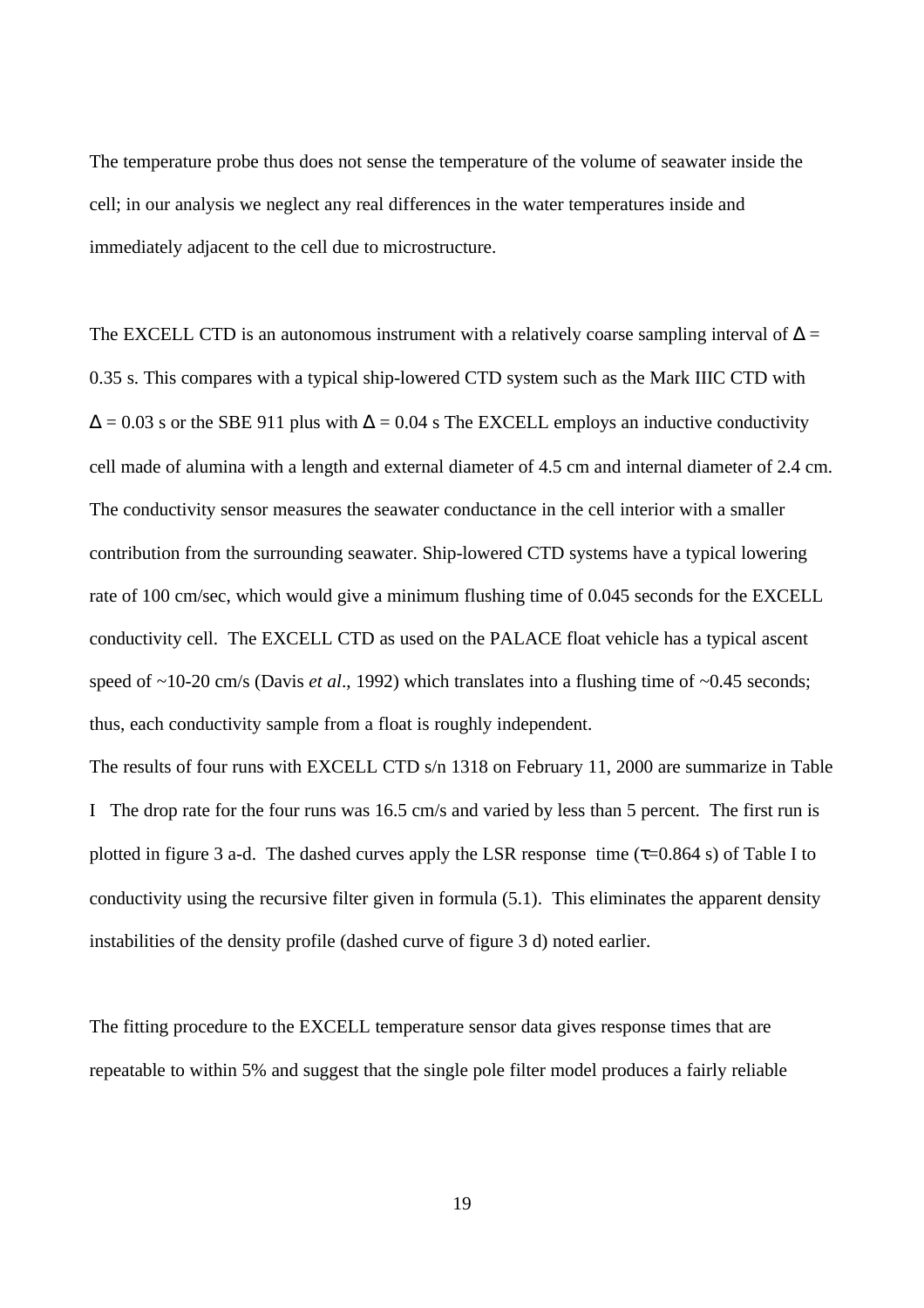estimate of the lag adequate for correcting slow sampling rate (2 to 3 Hertz) CTD systems, provided the fall rate is not too variable. However, data collected with this technique is also suitable for developing more sophisticated transfer functions, for example (Horn and Toole, 1981), should they be required in more rapidly sampled data systems.

# **Table I**

Four successive lowering of EXCELL s/n 1318 on Feb. 11, 2000. Response time (τ) and the bias columns are from the LSR using equation 4.3 over 5.75 seconds of data beginning at the maximum sensed temperature gradient. The last 3 columns are data from the microstructure  $C/T$  sensors that demonstrate the sharpness of the interface vertically. Passage of the CTD degrades the intensity of the temperature gradient in successive runs but these still provide useful estimates of the thermometer response time.

| Run<br># | Response time $(\tau)$<br>S | bias<br>S | $\Delta z$<br>meters | $\Delta T$<br>$\mathcal{C}$ | dT/dz<br>C/m |
|----------|-----------------------------|-----------|----------------------|-----------------------------|--------------|
|          | 0.864                       | 0.0411    | 0.024616             | 3.6886                      | 149.8461     |
| 2        | 0.885                       | 0.0092    | 0.059631             | 3.1939                      | 70.3319      |
| 3        | 0.912                       | $-0.0382$ | 0.07868              | 3.0439                      | 38.6868      |
| 4        | 0.950                       | 0.0136    | 0.073904             | 2.8105                      | 38.029       |

To estimate the model coefficient (*t*) the least squares regression procedure uses temperature data beginning at the time of maximum sensed temperature gradient and includes temperature values for several time constants beyond. Our estimating procedure for the response time was found to be sensitive to the data interval used, with the estimate increasing as the data interval increased. The fit coefficient becomes unreliable as the sensor temperature  $T(t)$  approaches  $T_f$  as discussed earlier. We find that the best estimate corresponds to the *t* value having the LSR time bias value nearest to zero (see example that follows). We settled on 16 observations, approximately 5.75 seconds of data or 6-7 lag intervals, for the estimates shown in Table I. A bias of zero, within the uncertainties of the sampling interval of 0.357 s, indicates the response time (*t*) is optimal.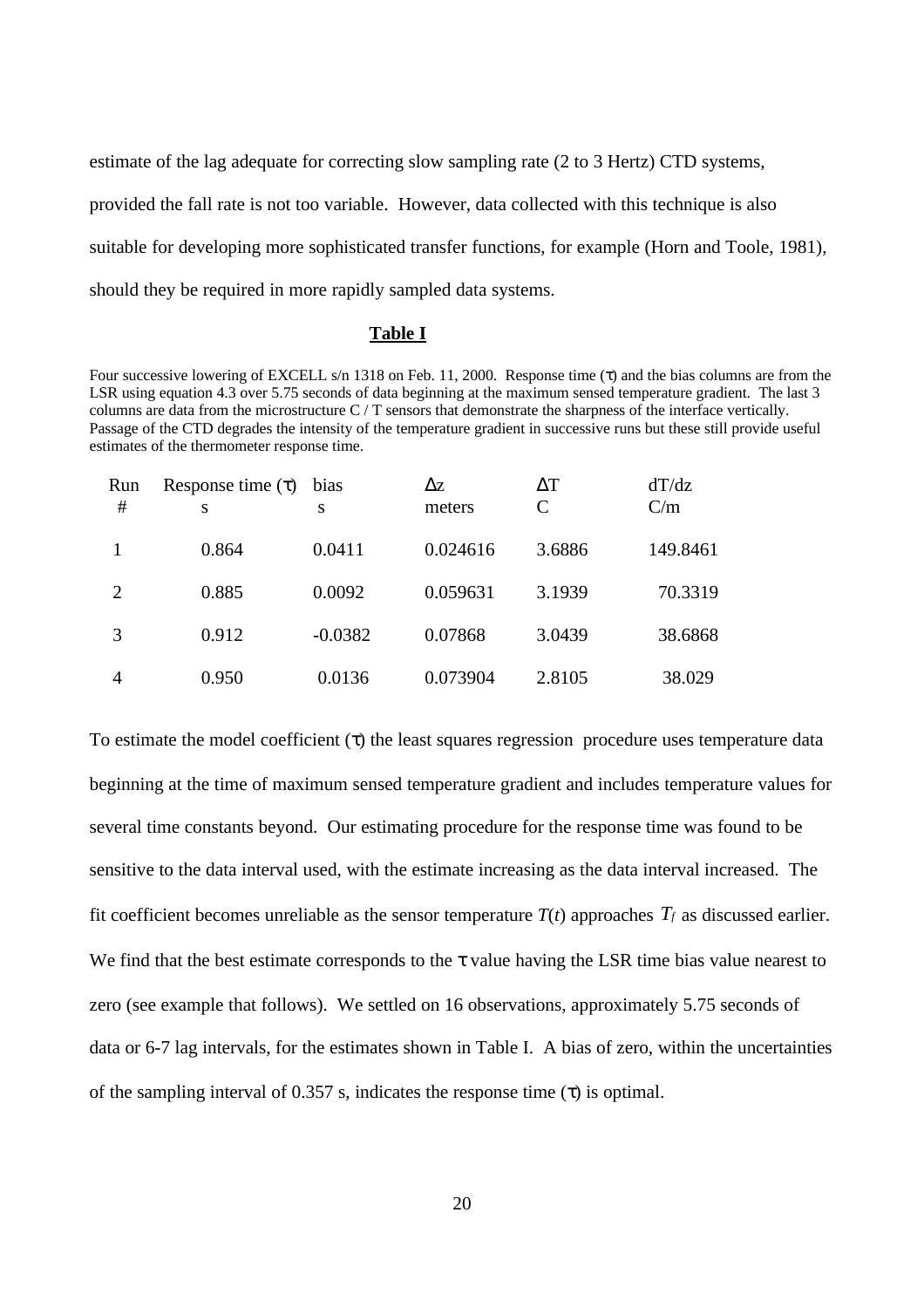

Figure 4 a-b Illustration of bias =0.0 time offset producing optimum response time estimate for exponential data simulation using *t*=.85 s, fit for slope = 1/*t* (upper) and bias= time offset (lower panel) plotted versus fitting interval in seconds (for 2.8 hz sampling interval).

To further illustrate the idea of minimizing the time bias estimate to obtain the optimum lag estimate, we examined the accuracy of the fitting process when applied to a time series derived from a known exponential form. An artificial temperature time series was generated using equation 3.3 subsampled at 2.8 hertz with a known time constant *t* = 0.85 s. LSR fits to eqn. 3.4 were then done over various time intervals from the known start of the temperature step; the estimated slope (1/*t*) and bias are plotted in figure 4 a-b. Figure 4 a-b illustrates that the best estimate to the response time (*t*) corresponds to the bias estimate closest to zero that, in this case, happens to be for a fit interval of 5.5 seconds.

## *3.4 Response time variations with fall rate*

We have explored the effect of drop rate on the temperature sensor response using a pair of Idronaut CTD temperature sensors. Two temperature sensors mounted vertically to the flow were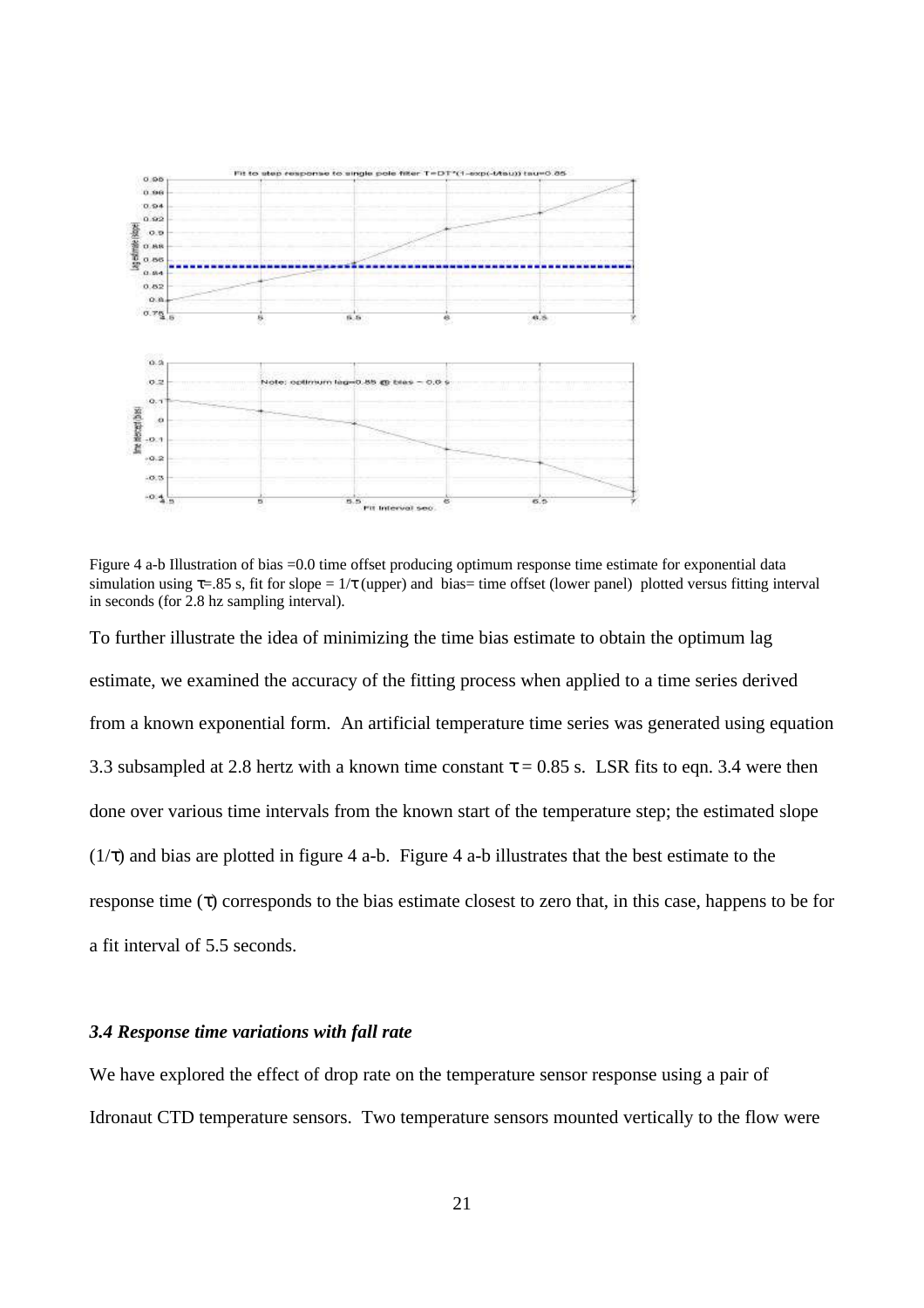successively lowered four times with drop rates ranging from 0.13 m/s to 0.68 m/s. The sample rate for the Idronaut is 12 Hertz which provides roughly a factor of five faster time resolution than is achieved with the EXCELL CTD. Plots of the output for both temperature sensors are shown in figures 5 a-b together with the LSR single pole model output and the temperature step. Both temperature probes appear well described by the single pole model at a drop rate of 0.47 m/s and the derived response time values of the probes are matched to within 0.01 seconds. The results of these four drops, figure 5 c-d, shows a large variation in the estimated time constant as a function of drop rate  $(w)$  for both temperature sensors. The observed fall rate scaling of  $w^{-1/2}$  is expected from the behavior of high Reynolds number boundary layer thickness (Gregg and Meagher, 1980). It was observed in the plot of the temperature versus time for the slowest (0.13 m/s) lowering rate, that both temperature probes deviated from the idealized exponential single pole filter behavior, likely due to the lower Reynolds numbers.



Figure 5 a-b: Plot of response of Idronaut primary temperature probe (\*) (upper panel) and Idronaut 2nd temperature probe (\*) (lower) both panels show step temperature change (◊) and model response ( ) for time constant (*t*) shown.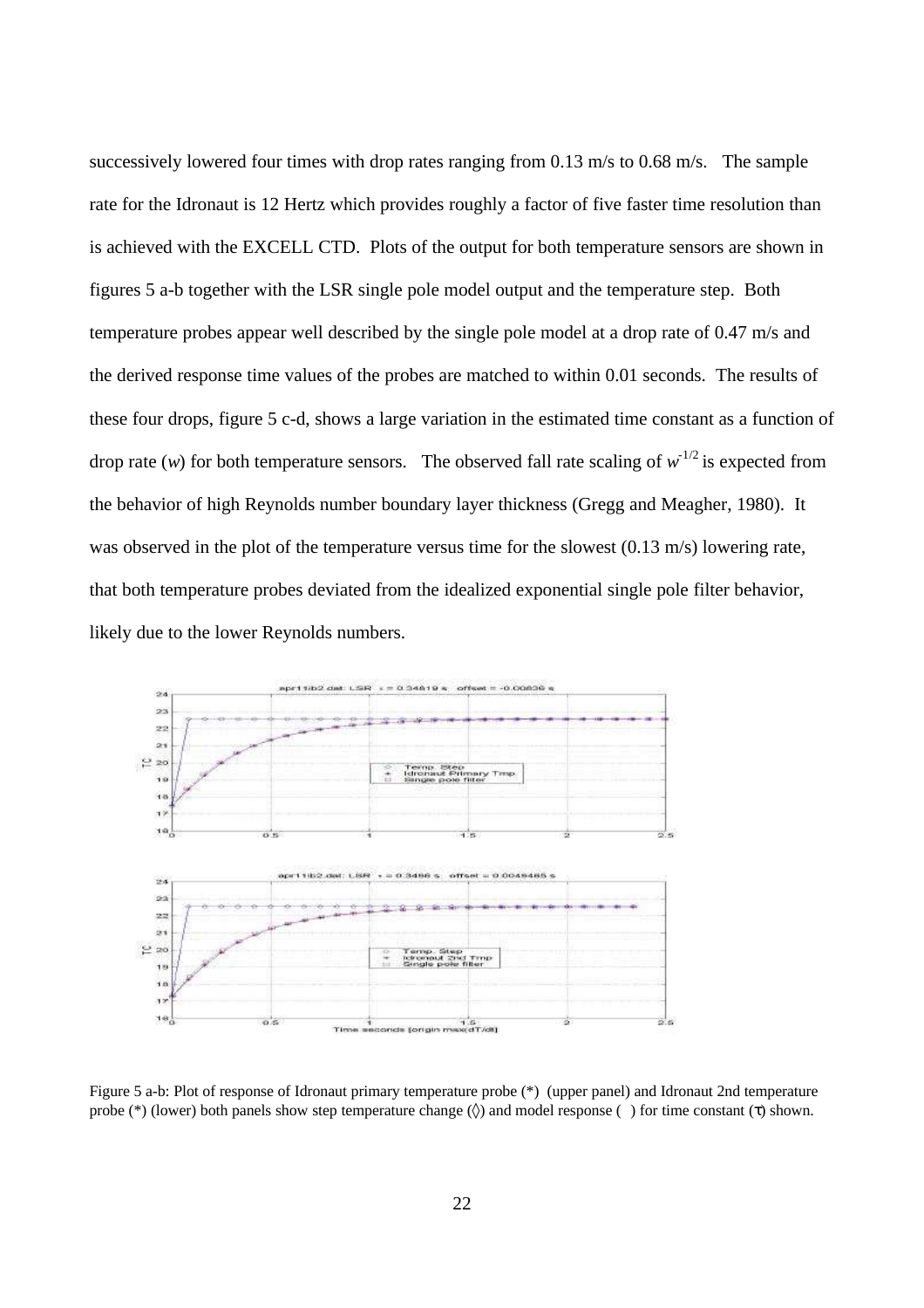

Figure 5 c-d Plot of time constant *t* versus lowering rate (w) (bottom panel) and *t* versus w<sup>-1/2</sup> (upper panel), a high Reynolds Number scaling with lowering rate (Gregg and Meagher, 1980).

## *3.5 Finite step effects*

We also consider the effect of a non-ideal step on the sensor response. Repeated runs in the tank can thicken the interface to 10 cm or more (Table I) if there is insufficient time between runs to allow the convection to redevelop a sharp interface. The time record of a temperature transition through a thick interface (of thickness *H* and drop rate *w*) can be represented by a linear ramp between  $T_0$  and the final temperature  $T_f$  over an interfacial transit time ( $= H/w$ ):

$$
T = T_0, fort < 0
$$
\n
$$
T = \left[ \frac{T_f - T_0}{\frac{H}{w}} \right] \cdot t, for 0 < t < H/w
$$
\n
$$
T = T_f, fort > H/w.
$$
\n(3.5)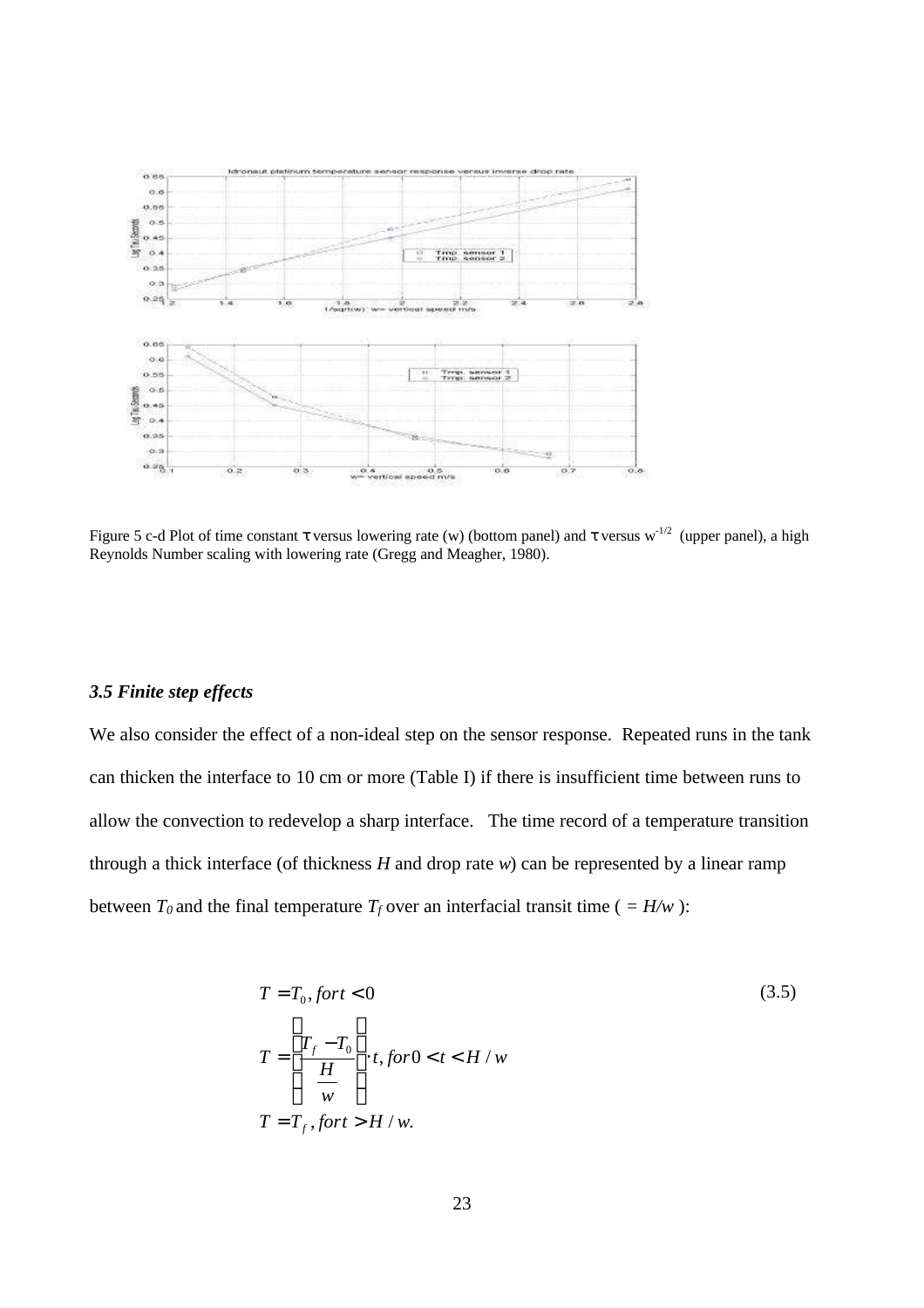The single-pole temperature sensor response  $(T_r)$  for time constant (*t*) to the above temperature time variation is:

$$
fort < 0:
$$
\n
$$
T_r = T_0
$$
\n
$$
for 0 < t < H / w:
$$
\n
$$
T_r = K \cdot e^{-\frac{t}{t}} \cdot \left[ t + (t - t) \cdot e^{\frac{t}{t}} \right]
$$
\n
$$
fort > H / w:
$$
\n
$$
T_r = K \cdot \frac{H}{w} + \left[ T_i - K \cdot \frac{H}{w} \right] \cdot \exp\left[ \frac{t - \frac{H}{w}}{t} \right]
$$

*where*

$$
K = \left[\frac{(T_f - T_0) \cdot w}{H}\right], and
$$
  
\n
$$
T_i = K \cdot e^{-\frac{H}{tw}} \cdot [t + (\frac{H}{w} - t) \cdot e^{\frac{H}{tw}}].
$$
\n(3.6)

The temperature response for a discretely sampled data series, traversing interfaces of increasing thickness (*H*), are plotted in figure 6a. Fig 6.b displays the rate of change of sensed temperature; the maximum temperature gradient is increasingly displaced from the start of the interface as the interface thickens. The position of the maximum gradient is close to *H/2*. It was found that LSR fits to these analytic ramp temperature profiles tended to yield estimates of the time constant that were overestimated from the assumed step temperature change, consistent with the trend observed in Table I. Thus, best practice is to use runs where the interface is sharp, or take the overestimate of the time constant expected from a thick interface into account when designing the corrective filter.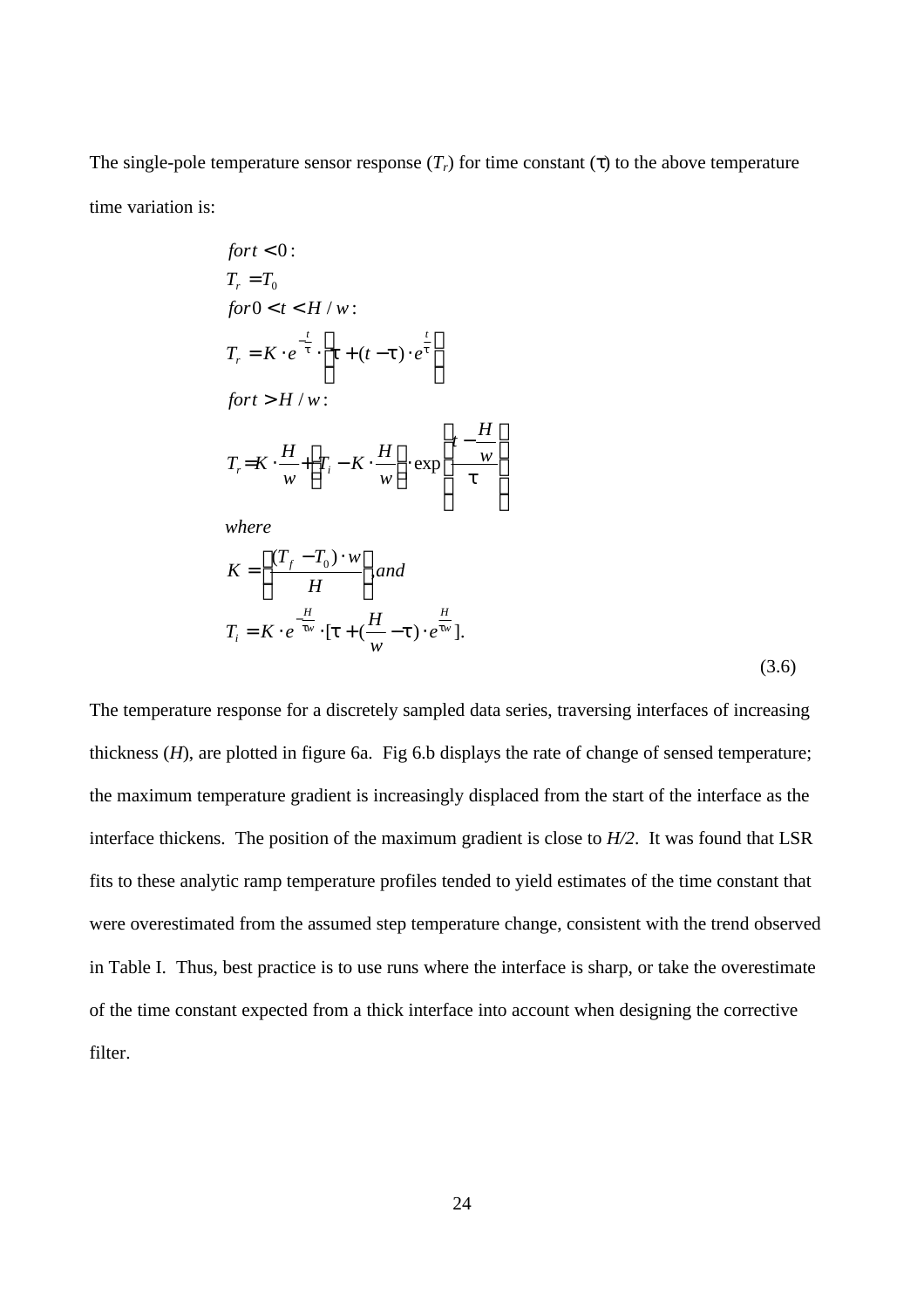

Figure 6 a-b Upper panel is sensed temperature versus time for longer ramping intervals and lower panel shows maximum temperature gradient delayed increasing time intervals until temperature ramp end

#### *3.6 Application of sensor response correction*

Having determined the response time of a temperature probe, one must devise a scheme to match the responses of the conductivity and pressure sensor data. One common approach is to digitally filter the conductivity and pressure data to yield a response comparable to that of the temperature channel. This is readily done using a recursive filter to introduce the needed phase shift, such that:

$$
C(t) = a \cdot C(t - \Delta) + (1 - a) \cdot C_0(t)
$$
\n(3.7)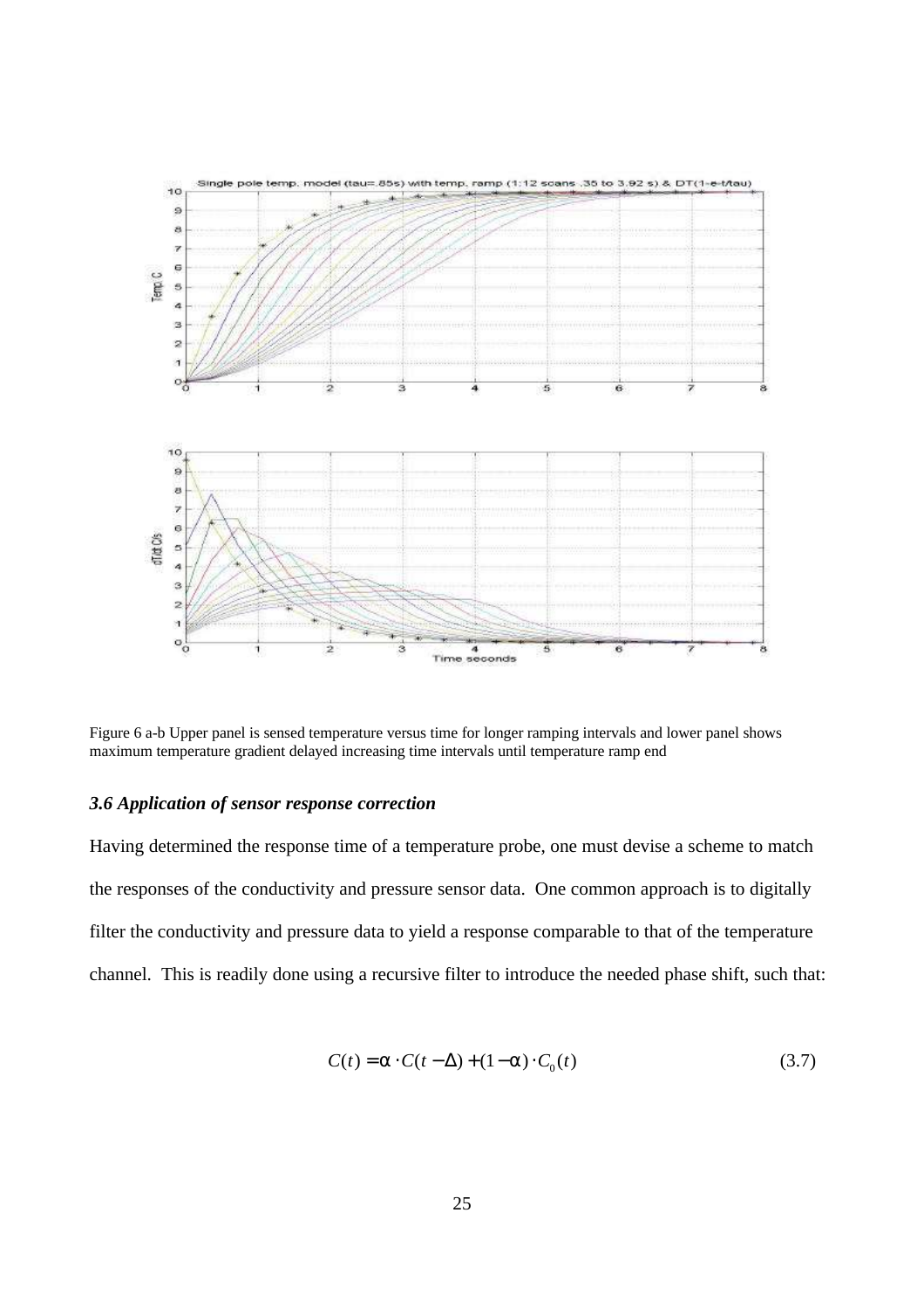where

 $C(t)$  the time series of filtered conductivity,

 $C<sub>o</sub>(t)$  the time series of observed conductivity,

 $\Delta$  is the sample interval, and

*a* is a weight related to the temperature sensor time constant.

The formula for *a* found in Bendat and Piersol (1971) and also used in Millard (1982) is

$$
a = e^{-\Delta/t} \tag{3.8}
$$

This formulation is valid when the sample interval is short compared with the sensor response time (*i.e.*,  $t \ll \Delta$ ). A better estimate for the weight a for the case of the sampling interval approaching the response time (*i.e.* for slowly sampled instruments such as the EXCELL CTD) is

$$
a = \frac{1}{(1 + \Delta/t)}.
$$
\n(3.9)

The derivation of this expression for *a* is given in the appendix. This expression is nearly equivalent to eq. 3.8 for  $\Delta \ll t$  and is superior when  $\Delta \sim t$ , so we recommend it as the more general relation.

An example with EXCELL CTD data collected on April 3, 2000 having the conductivity data filtered with the instrument default lag value corresponding to  $t = 0.94$  seconds is shown in figures 7 a-d. The conductivity and derived salinity and density profiles shown in figures 7 b-d look "reasonable" with no evidence of density inversions seen earlier in figure 2 d, even though the default time constant value is slightly low (i.e.  $t = 0.94$  versus our estimate of 1.09 s.). The April 3 EXCELL data are associated with the microstructure probe example shown earlier in Figures 2 a-d.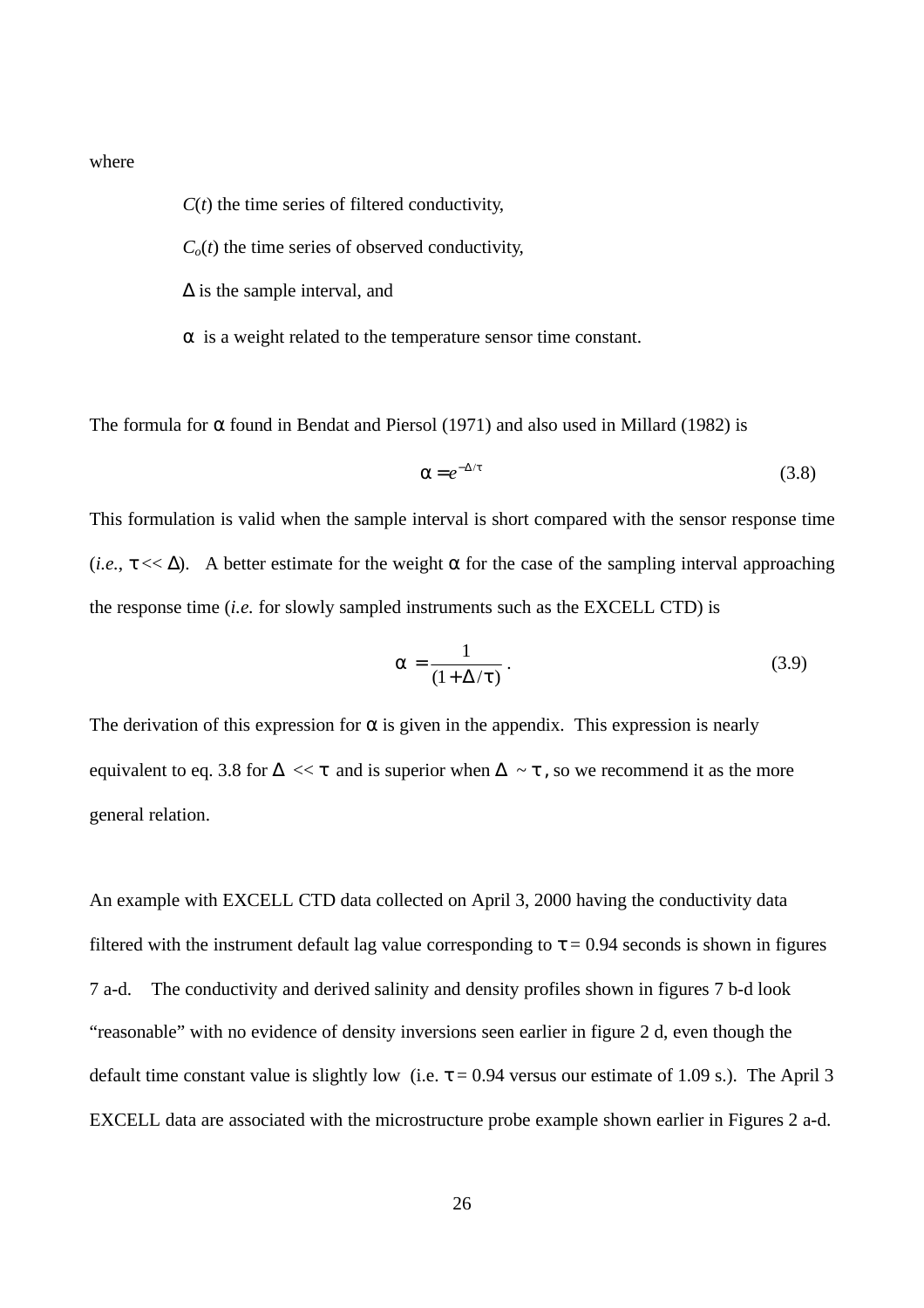The lagging procedure leaves the temperature unchanged and a least squares estimate of the temperature lag, shown in figure 8a, gives a slightly better response time of  $t = 1.09$  s (model response is squares) while observations are marked as asterisks (\*).



Figure 7 a-d Four panel plot of temperature, conductivity, salinity, and density versus pressure from the  $2<sup>nd</sup>$  April 3, 2000 plunge of EXCELL # 1321. The instrument default filtering with *t*=0.93 s has been applied to conductivity and pressure.



Figure 8a, gives a lag *t* = 1.09 s (model response is squares) while temperature observations are indicated by asterisks (\*). Figure 8b "Figure of merit" plot of C versus T. (Solid) is observed instrument conductivity while (dashed) has a 0.5 scan (0.179 s) delay added to the conductivity, since its external field senses the interface prior to the thermometer.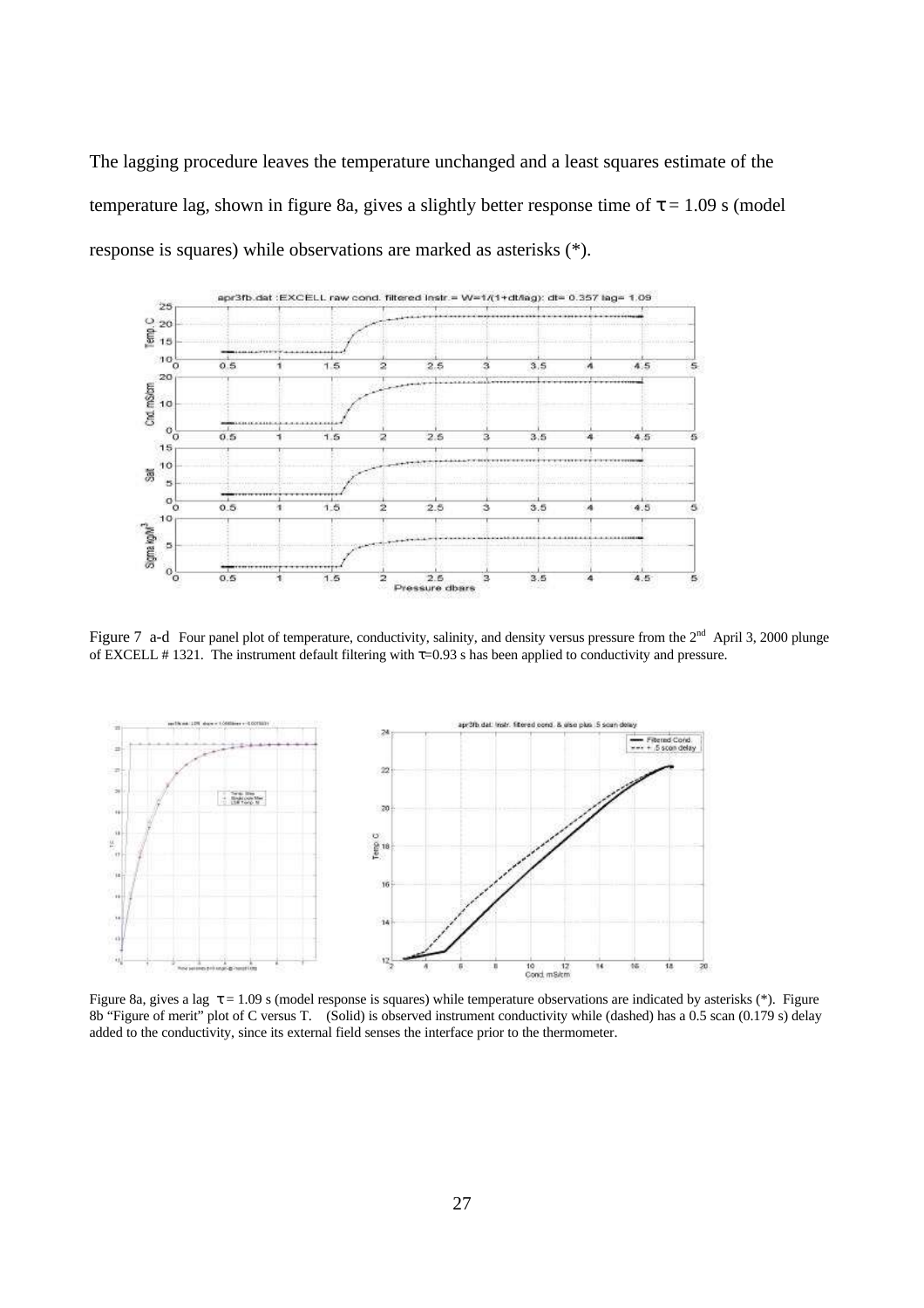A useful "figure of merit" for dynamic response studies involves plotting temperature versus conductivity for a given run. The form of the transition from one T, C value representing the cold fresh, upper layer to that of the warm, salty, lower layer reveals much about the character of the T and C sensor dynamic response (Figures 8.b, 9.a, 9.b). A slow thermometer is apparent as a concave curve, and various lags and filtering can be applied to achieve the ideal straight-line response of the system between the two layer properties. A straight line, such as the dashed C/T curve adjusted by a lag of 0.5 scans in figure 8.b, reveals properly matched T and C sensors and assures that averaging to coarser resolution will yield an accurate estimate of the average properties. A simple time lag due to physical positioning or sampling sequence appears as a delayed temperature response (concave upward at the start of the run at low T, C). Effects due to the thermal mass of the conductivity cell appear as a delayed conductivity response as high T, C values in the lower layer are approached.

#### *3.7 Thermal Mass Effect*

Lueck (1990) and Lueck and Picklo (1990) describe the thermal mass effect of conductivity cells. Because of the heat capacity of the cell, the temperature and thus the conductivity of the fluid in the measurement volume is altered by the presence of the cell. In our case the low temperature of the cell on passing through the interface causes a decrease in the measured conductivity, seen as a curvature in the C-T plot near the high C, T values of the lower layer (Figure 9.b), as the measured conductivity more slowly approaches the layer value. Lueck (1990) finds that the thermal mass problem can be addressed by adding in a correction to the conductivity record that is proportional to the time rate of change of temperature. This can be applied as a discrete filter:

$$
C_c(i) = C_f(i) + C_T(i),
$$
  
\n
$$
C_T(i) = bC_T(i-1) + a(T_l(i) - T_l(i-1)).
$$
\n(3.10)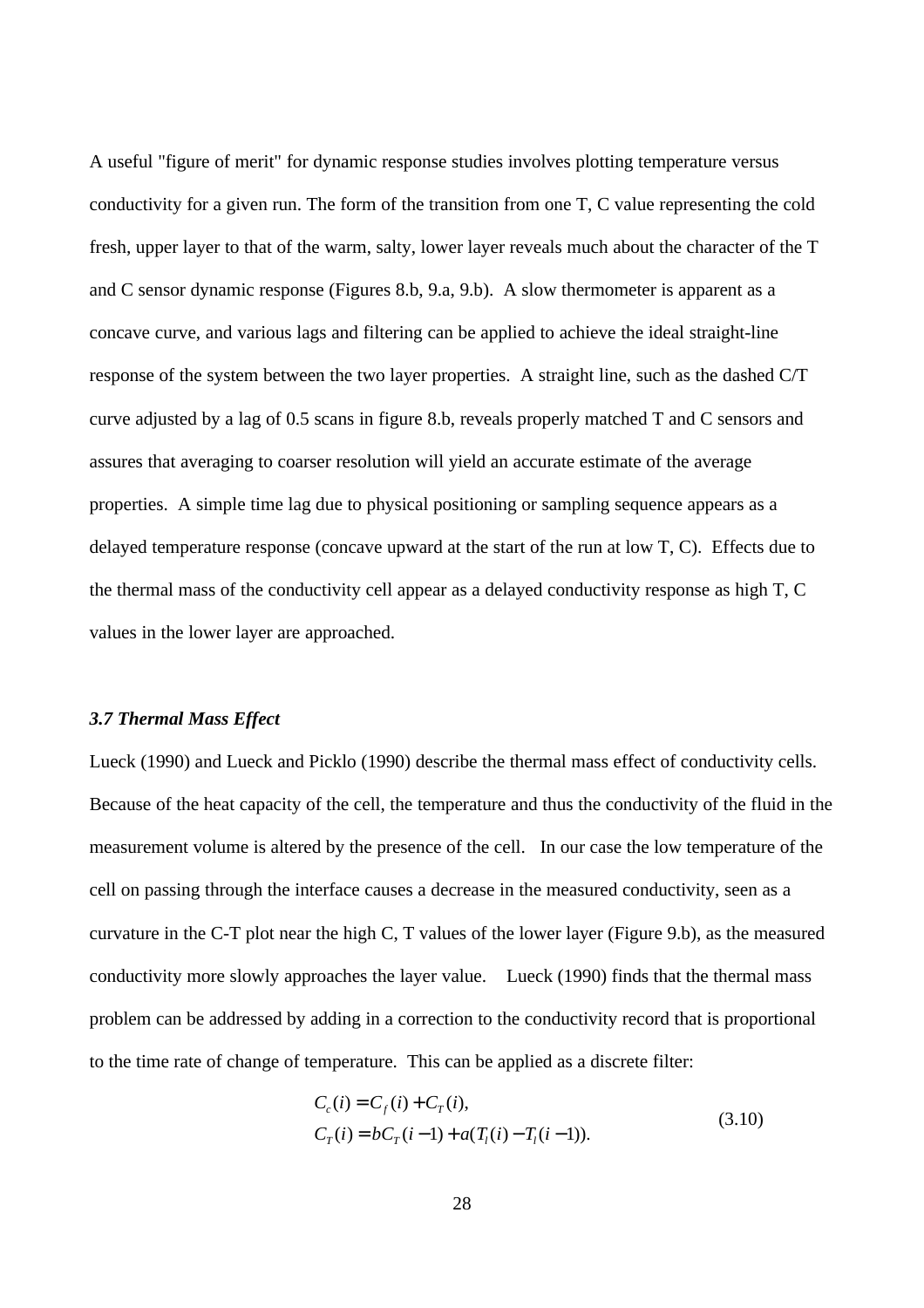Here the thermal mass correction is represented by  $C_T$ , the filtered conductivity by  $C_f$ , and the corrected conductivity by  $C_c$ . The magnitude of the correction  $(C_T)$  depends on the rate of change of lagged temperature (*Tl*) through a coefficient (*a*) proportional to the temperature dependence of conductivity, the sampling rate, and the thermal anomaly generated by the cell, plus a memory term (*b*) proportional to the thermal mass of the cell, that determines how long the thermal correction is applied.

For the FSI EXCELL head we find little need for a thermal mass correction at the 10 –15 cm/s speed of a float, but do find lagging and thermal mass corrections useful at higher translation speeds. Figure 9.a shows diagnostic conductivity- temperature plots for slow speed  $(\sim 12 \text{ cm/s})$ runs with and without the standard conductivity filter applied. Figure 9.b shows a higher speed run (~30 cm/s) with default conductivity filter only and with a fractional lag of the conductivity relative to temperature plus the thermal mass correction, with the weights *a* and *b* chosen by inspection. As Lueck (1990) notes, complete characterization of the conductivity and temperature responses of a conductivity cell is theoretically impossible because of the differing salinity and temperature boundary layers. However, for CTDs with finite sampling rate and noise levels, the algorithms given above provide a method for optimizing the performance of the sensor system that should prove satisfactory in most applications.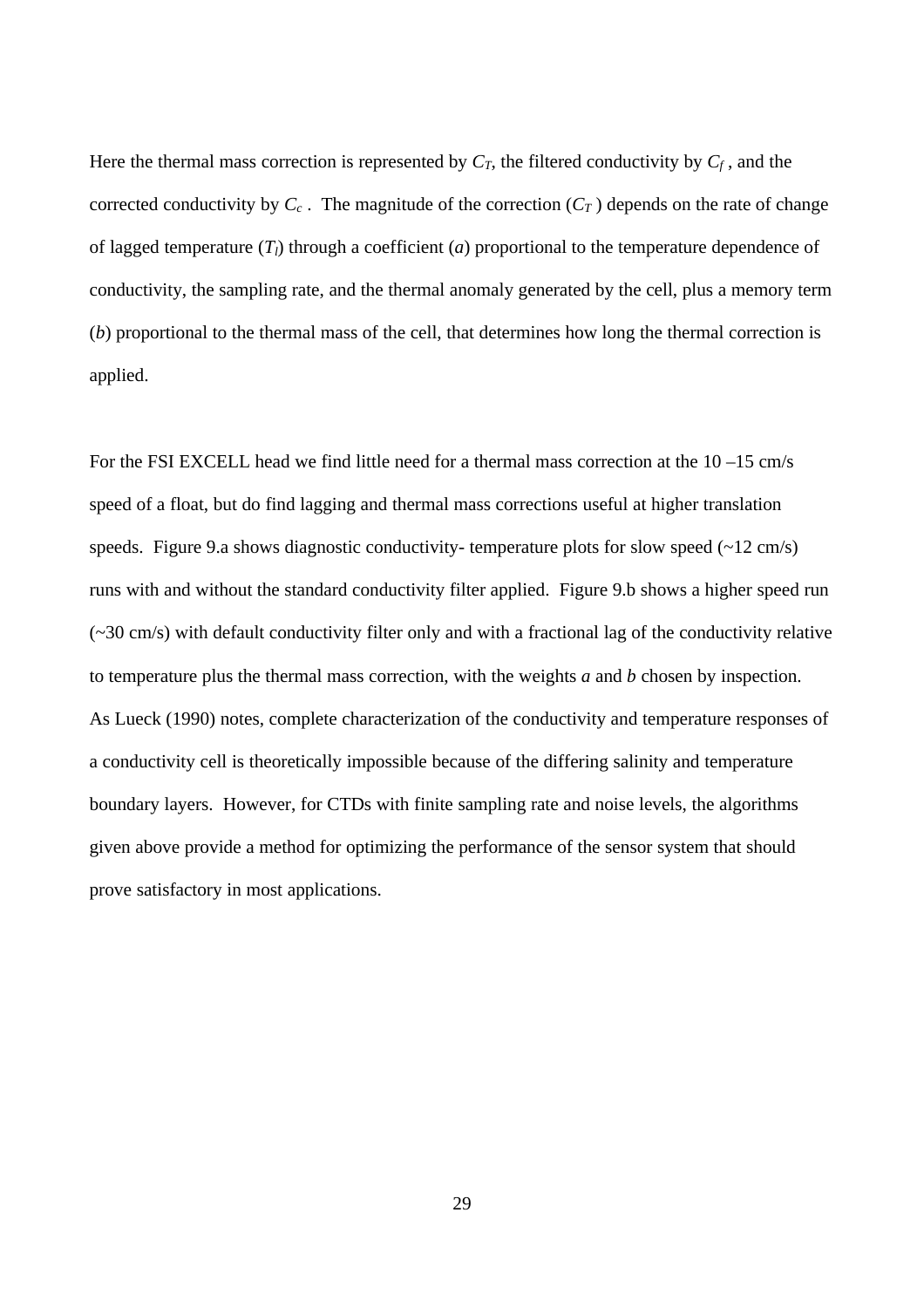

Figure 9.a The performance of FSI EXCELL 1321 on two separate days, with and without the default conductivity filter applied. These were run at speeds of  $\sim$ 12 cm/s, where the standard filter is seen to perform well, yielding a reasonably straight C-T line between the values of the two mixed layers. Note the temperature contrast over  $10^{\circ}$  C with only slight changes in layer properties over one day.



Figure 9.b A higher speed run (~30 cm/s) shows the need for lagging of the conductivity record relative to temperature, which corrects the C-T curve at the beginning of the interface (low C, T values). The thermal mass correction (with *a*=0.4, *b*=0.6) serves to straighten the C-T curve at high C, T values, where the sensor has entered the lower warm, salty layer.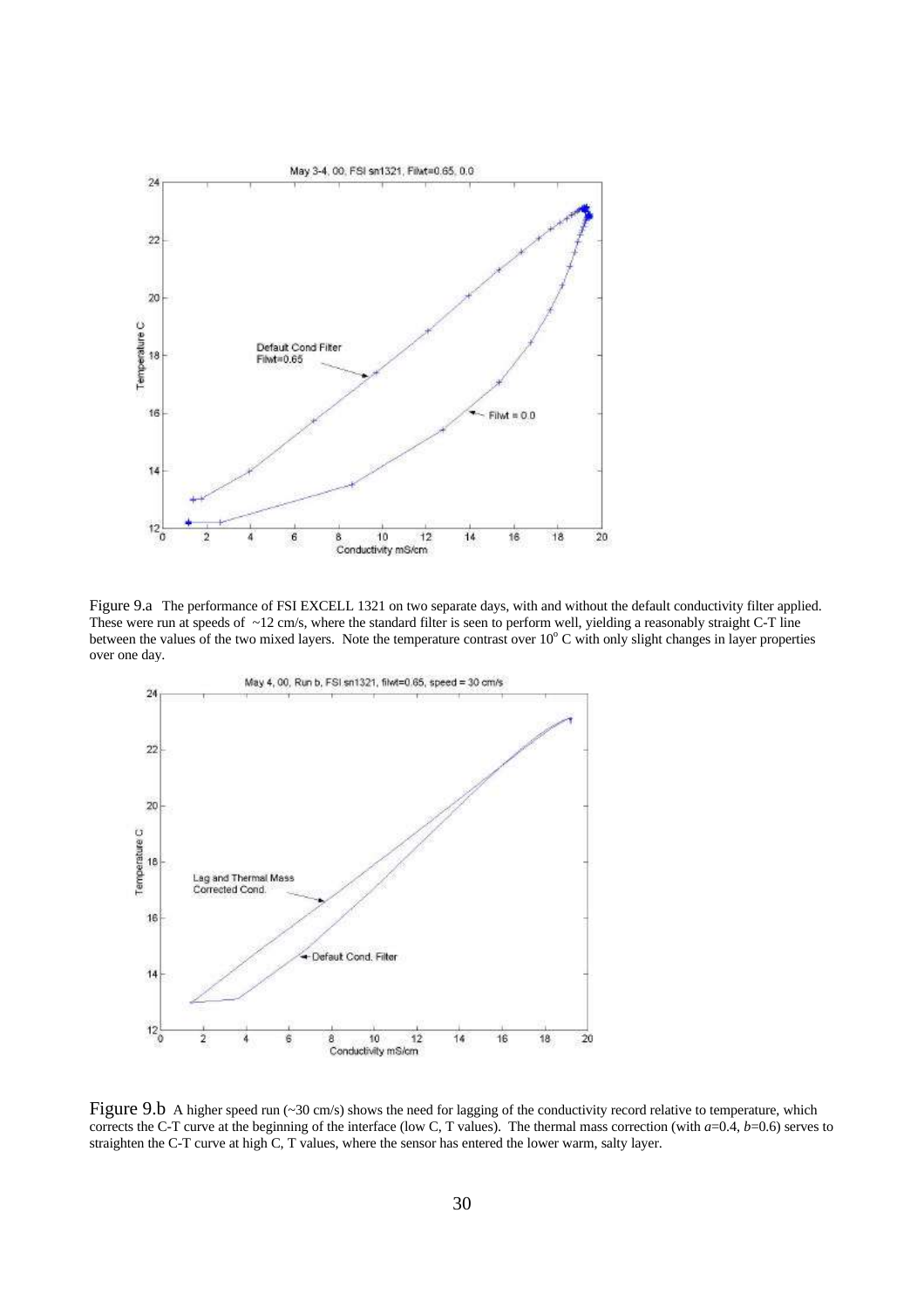#### **4. Future Work**

As presented above, the double-diffusive interface tank has been found to be particularly useful for *a priori* characterization of the dynamic response of sensors deployed on autonomous instruments where the necessity for on-board data reduction precludes *post-hoc* correction of the data. The need for speed dependent lag correction algorithms was clearly demonstrated by our limited runs at different fall rates. The conductivity–temperature plot was found to be an efficient diagnostic for identifying sensor lag, response time, and thermal mass effects. We have used the tank for performance testing of profiling floats and studies of the relative mixing rates of dissolved salts and injected tracers. Characterization of the response of optical, acoustic and microstructure sensors to double-diffusive interfaces is being undertaken. We are also implementing synchronous logging of the (slow) CTD data and the 200 Hz microstructure data. This will permit calculation of more sophisticated transfer functions for both T and C sensors, for improved estimation of the true temperature and salinity. Also, we plan to devise a mechanism to more quickly accelerate heavier test units up to the desired drop speed. Finally, we hope to test a number of popular CTDs for the dependence of sensor response on fall rate and angle of attack, so that more robust, speeddependent lag-correction algorithms can be designed.

## **Acknowledgements**

WHOI Summer Student Fellows Mark Szigety and David Stuebe assisted with some aspects of the tank development. This research was supported by the National Science Foundation, grant OCE-97-11869 and by a WHOI Mellon Technical Staff Award.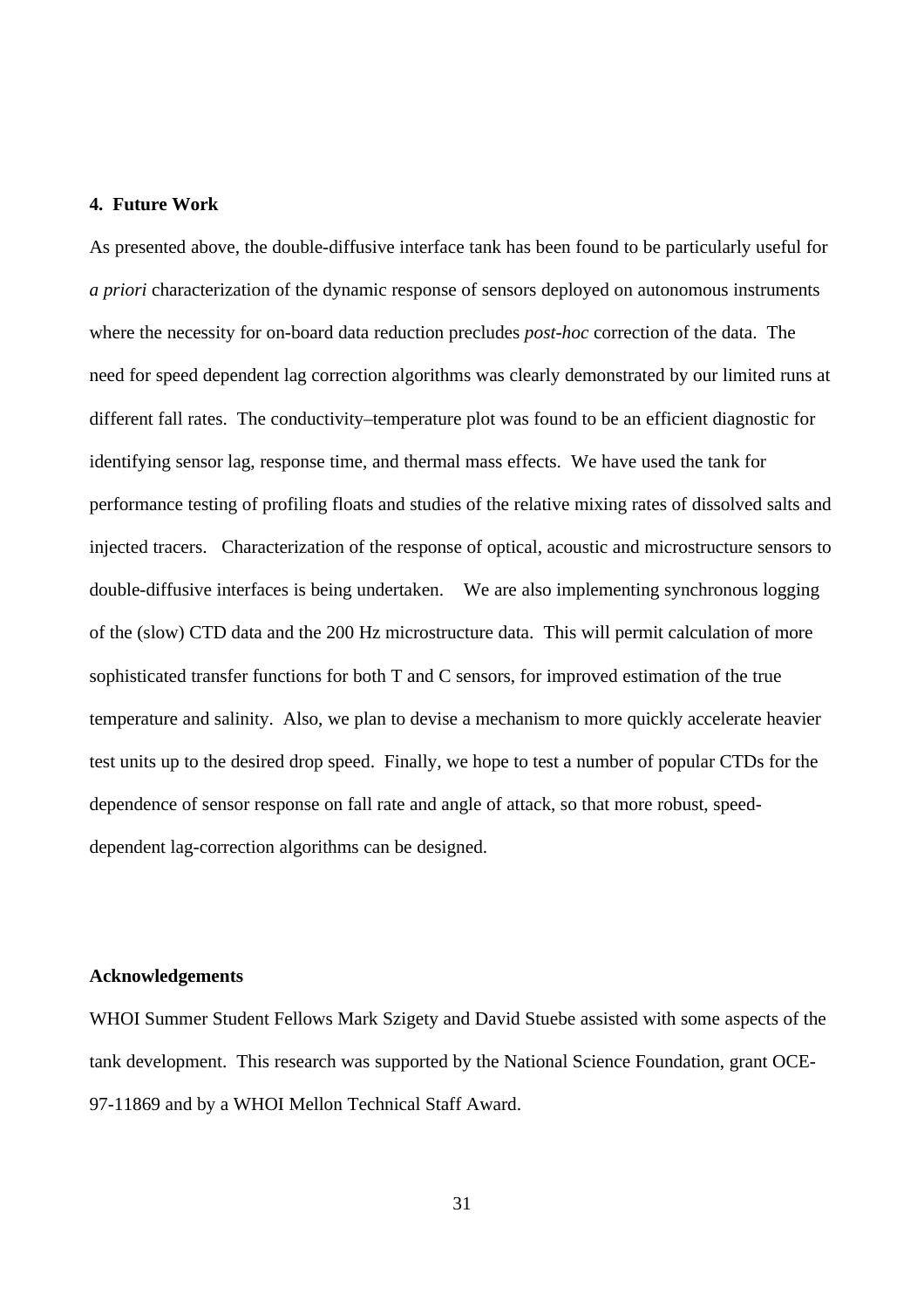#### **References**

Davis, R. E., D. C. Webb, L. A. Regier, and J. Dufour, 1991. The autonomous lagrangian circulation explorer. *Journal of Atmospheric and Oceanic Technology*, **9**, 264-285.

Fofonoff, N. P., S. P. Hayes, and R. C. Millard, 1974. WHOI/Brown CTD microprofiler: methods of calibration and data handling. *Woods Hole Oceanographic Institution Technical Report*, **66**, 74-89.

Fofonoff, N. P., and R. C. Millard, Jr., 1983. Algorithms for computation of fundamental properties of seawater. *UNESCO Technical papers in Marine Science*, **44**. Unesco, Paris. Giles, A. B., and T. J. McDougall, 1986. Two methods for the reduction of salinity spiking of

CTDs. *Deep-Sea Research*, **33**, 1253-1274.

Gregg, M. C. and T. B. Meagher, 1980. The dynamic response of glass-rod thermistors. *Journal of Geophysical Research*, 85, 2779-2786.

Gregg, M. C., J. C. Schedvin, W. C. Hess, and T. B. Meagher, 1982. Dynamic response calibration of the Neil Brown conductivity cell. *Journal of Physical Oceanography*, **12** (7), 720-742.

Gregg, M. C., T. B. Meagher, E. E. Aagaard, and W. C. Hess, 1981. A salt-stratified tank for measuring the dynamic response of conductivity probes. *IEEE Journal of Oceanic Engineering*, **OE-6** (4), 113-118.

Gregg, M. C., and W. C. Hess, 1985. Dynamic response calibration of Sea-Bird temperature and conductivity probes. *Journal of Atmospheric and Oceanic Technology*, **2** (3), 304-313.

Horne, E. P. W., and J. M. Toole, 1980. Sensor response mismatches and lag correction techniques for temperature-salinity profilers. *Journal of Physical Oceanography*, **10** (7), 1122-1130.

Lueck, R., 1990. Thermal inertia of conductivity cells: theory. *Journal of Atmospheric and Oceanic Technology*, **7** (5), 741-755.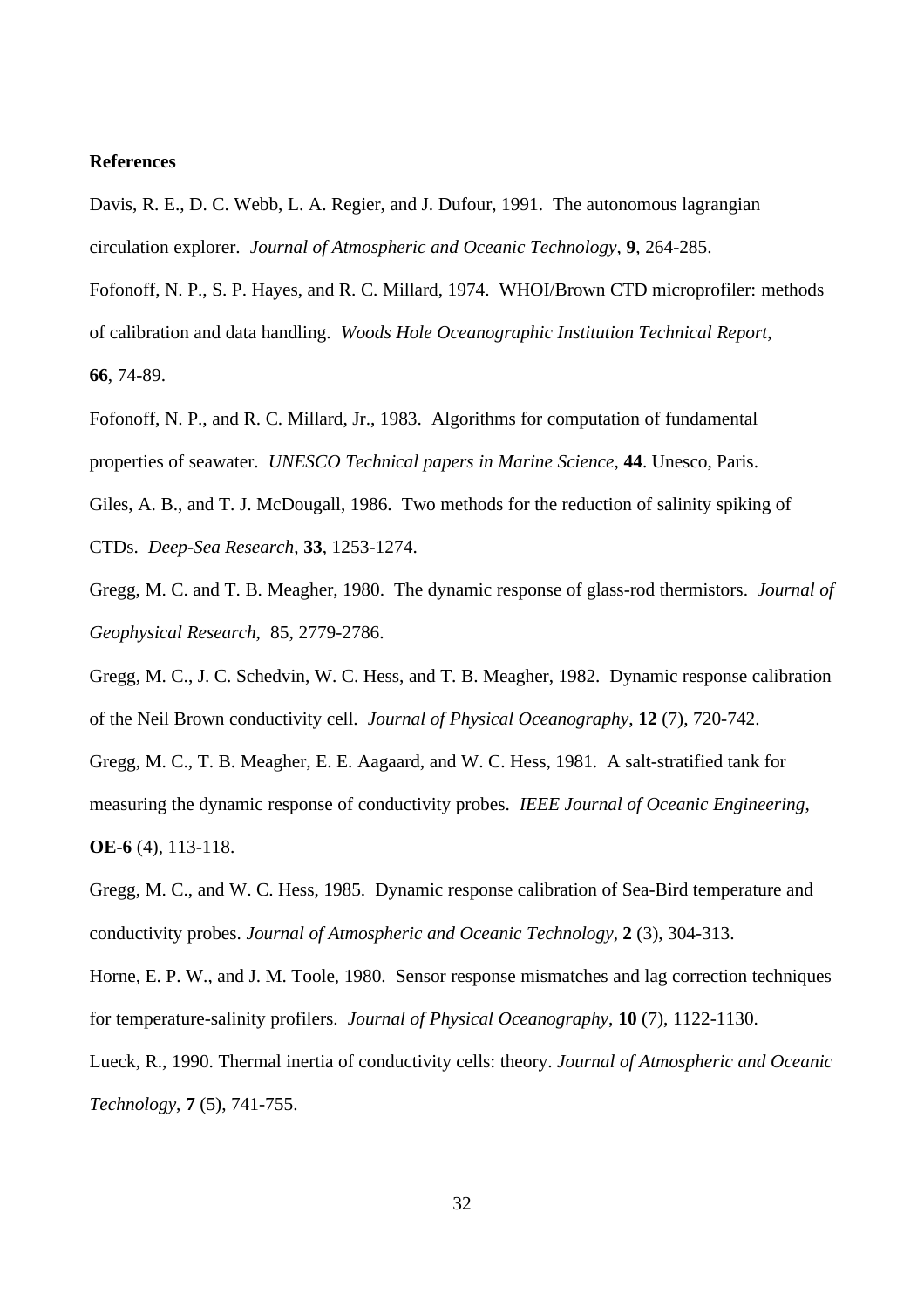Lueck, R., and J. J Picklo, 1990. Thermal inertia of conductivity cells: observations with a Sea-Bird cell. *Journal of Atmospheric and Oceanic Technology*, **7**, 756-768.

Middleton, J. H., and T. D. Foster, 1980. Fine structure in the Halocline. *Journal of Geophysical Research*, **85**, 1118-1122.

Millard, R. C., Jr., 1982. CTD calibration and data processing techniques at WHOI using the 1978 practical salinity scale. *Marine Technology Society Conference paper.*

Muench, R. D., H. J. S. Fernando, and G. R. Stegan, 1990. Temperature and salinity staircases in the northwestern Weddell Sea. *Journal of Physical Oceanography*, **20**, 295-306.

Neal, V. T., S. Neshyba, and W. Denner, 1969. Thermal stratification in the Arctic Ocean. *Science*, **166**, 373-374.

Scarlet, R. I., 1975. A data processing method for salinity, temperature, depth profiles. *Deep-Sea Research*, **22**, 509-515.

Schmitt, R. W., 1994. Double Diffusion in Oceanography. *Annual Review of Fluid Mechanics*, **26**, 255-285.

Stern, M. E., 1960. The 'salt fountain' and thermohaline convection. *Tellus*, **12**, 172-175.

Stern, M. E. and J. S. Turner, 1969. Salt fingers and convecting layers. *Deep-Sea Research*, **16**, 497-511.

Turner, J. S., 1968. The behaviour of a stable salinity gradient heated from below. *Journal of Fluid Mechanics*, **33**, 183-200.

Topham, David R., and Ronald G. Perkin, 1988. CTD sensor characteristics and their matching for salinity calculations. *Journal of Oceanic Engineering*, **13**, 107-117.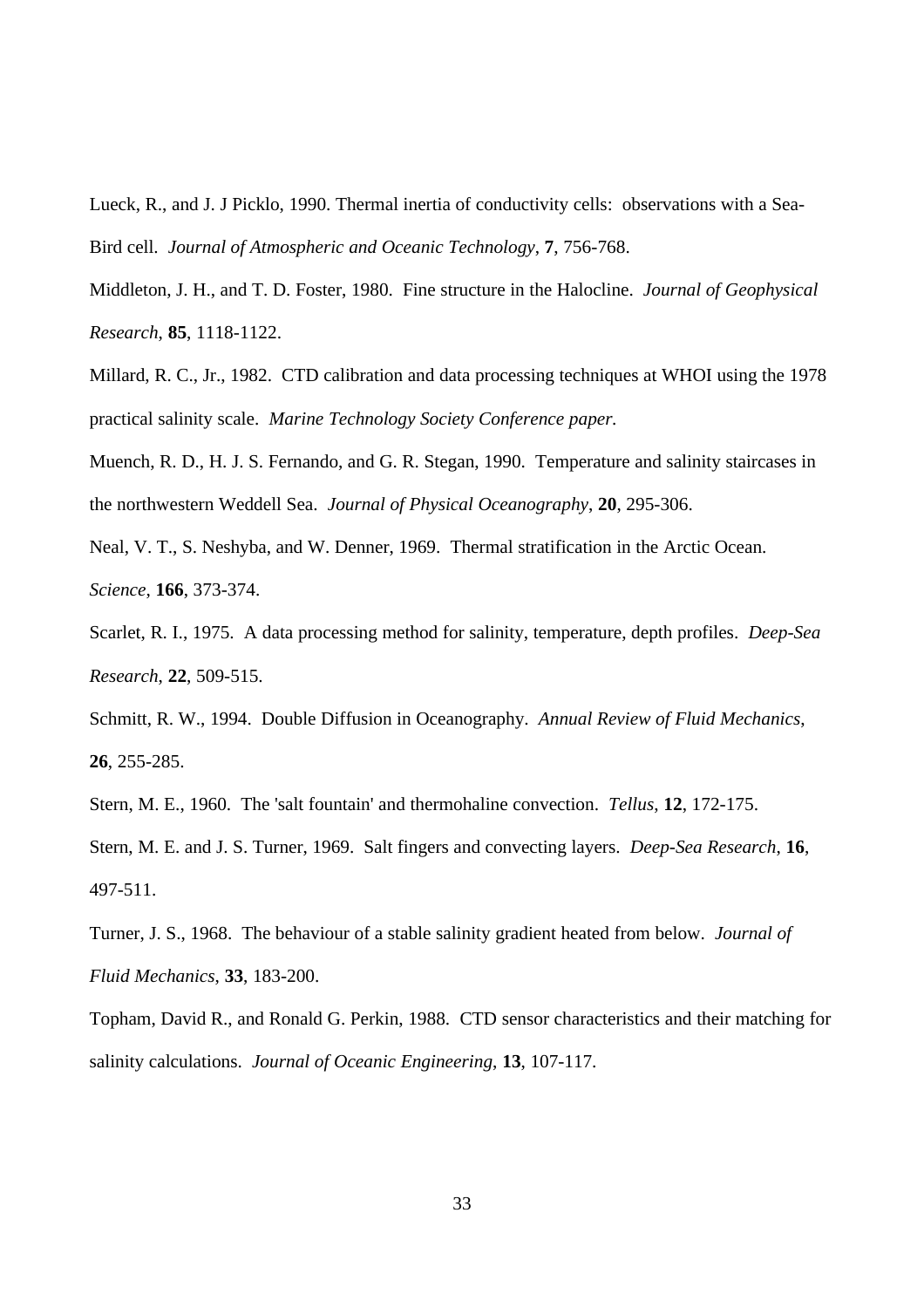Unesco, 1981. Background papers and supporting data on the Practical Salinity Scale 1978. *Technical Papers in*. *Marine Science*, **37**, Unesco, Paris.

# **Appendix: Filter weight estimation for slow sample rates**

The recursive filter weights calculated using equation 5.2 from Bendat and Piersol (1971) do not correctly model the behavior of a single pole filter as the sampling period approaches the sensor response time. We derive here an expression for the recursive filter weights that more closely approximates a single pole filter for temperature *T*(*t*) under these slow-sample-rate conditions.

To obtain the amplitude and phase response of the temperature probe with frequency (*w*) we take the Fourier transform of equation (3.2) where  $\hat{T}(w)$  denotes the Fourier transform of  $T(t)$ :

$$
i\mathbf{w}\hat{T}(\mathbf{w}) = \frac{1}{t} \Big( \hat{T}_0(\mathbf{w}) - \hat{T}(\mathbf{w}) \Big). \tag{A1}
$$

Rearranging terms yields the complex transfer function relating  $\hat{T}$  to the true  $\hat{T_{\text{o}}}$  :

$$
\hat{T}(w) = \frac{\hat{T}_0(w)}{(1 - iwt)} = \frac{(1 + iwt)}{(1 + w^2t^2)} \cdot \hat{T}_0(w).
$$
\n(A2)

The phase is given by:

$$
\tan f = 40t , \tag{A3}
$$

while the square of the amplitude response is given by

$$
\hat{T}(w) \cdot \hat{T}^*(w) = \frac{1}{1 + w^2 t^2} \cdot \hat{T}_0 \hat{T}_0^*.
$$
 (A4)

To obtain the amplitude and phase response of the recursively filtered conductivity with frequency we take the Fourier transform of equation (5.1):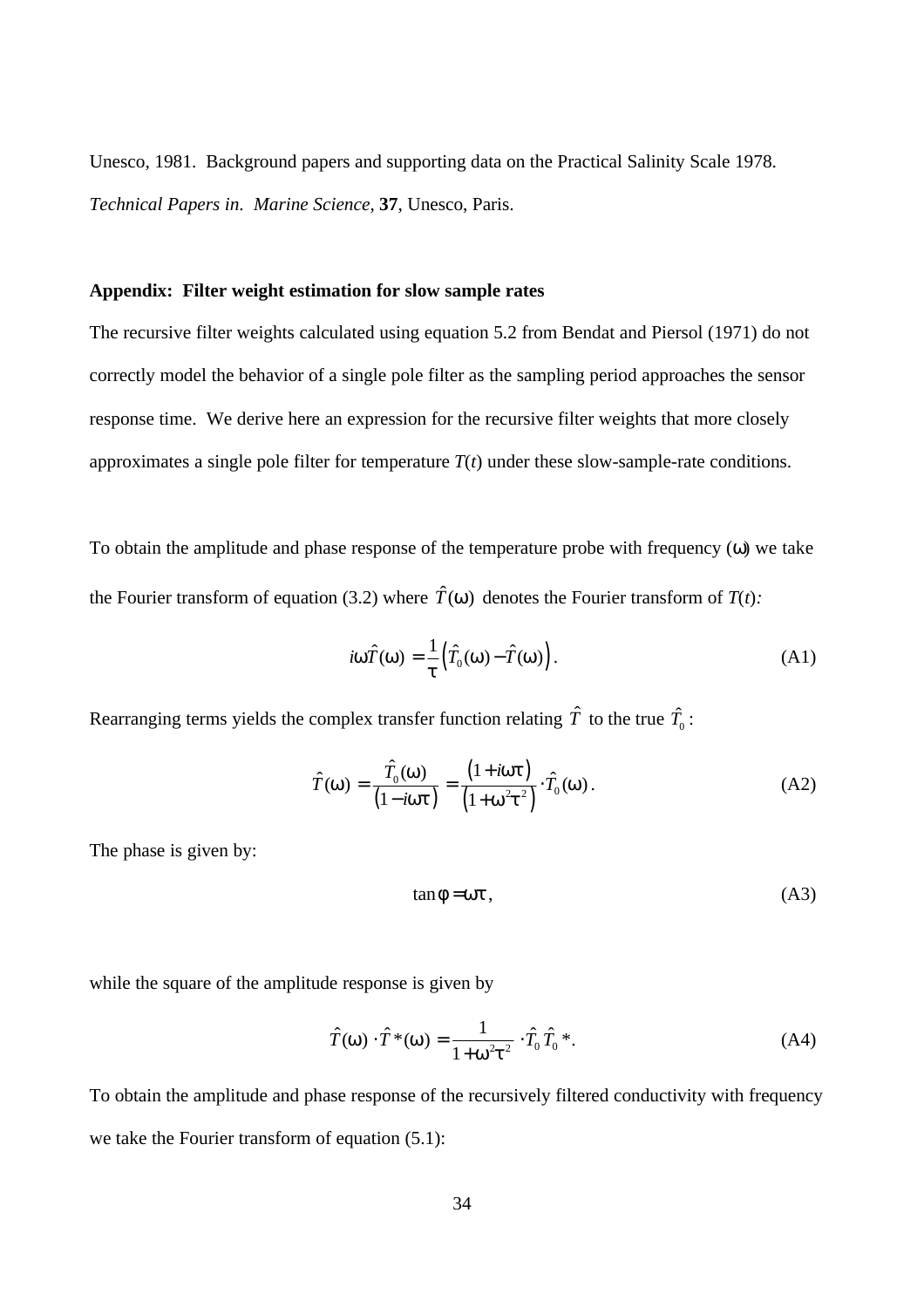$$
\hat{C}(\mathsf{W}) = \mathsf{a} \cdot \hat{C}(\mathsf{W}) \cdot e^{-i\mathsf{W}\Delta} + (1 - \mathsf{a}) \cdot \hat{C}_o(\mathsf{W}),\tag{A5}
$$

 $(1-a)$  $(1-a \cos(w\Delta))$  $\hat{C}(\mathsf{w}) = \frac{(1-\mathsf{a}) \cdot \hat{C}_{o}(\mathsf{w})}{(1-\mathsf{a}) \cdot \hat{C}_{o}(\mathsf{w})}$ .  $1-a \cos(\omega \Delta) + a \sin$  $\hat{C}(\mathsf{W}) = \frac{(1-\mathsf{a})\cdot\hat{C}_o}{(1-\mathsf{a})\cdot\hat{C}_o}$ *i a w w* a  $cos(w \Delta)$ ) + *a*  $sinw$ −a )· =  $-a \cos(w\Delta)$  +  $\dot{a} \sin(w\Delta)$ (A6)

or

We multiply by the complex conjugate to obtain the square of the amplitude response:

$$
\hat{C}(w) \cdot \hat{C}^*(w) = \frac{(1-a)^2}{1-2a \cos(w\Delta) + a^2} \cdot \hat{C}_0 \cdot \hat{C}_0^*.
$$
 (A7)

The phase is given by

$$
\tan f = \frac{a \sin(\omega \Delta)}{1 - a \cos(\omega \Delta)}.
$$
 (A8)

For a small *w*Δ <<1 (*i.e.*, low frequencies compared to the sampling rate)

$$
\tan f \approx \frac{a \,\text{w}\,\Delta}{1-\text{a}}\,. \tag{A9}
$$

Assuming for the moment that the conductivity measurement is ideal (*i.e.*, no phase shift or change in amplitude versus frequency, a reasonable approximation for *w*Δ << 1), we can derive an expression for the weight  $\alpha$  that matches the phase at low frequency for the conductivity recursive filter and the response of the temperature sensor by equating equations 3 and 9:

$$
wt = \frac{aw\Delta}{1-a} \tag{A10}
$$

Solving for *a* in terms of the response time, *t*, and sampling interval, Δ, we obtain:

$$
a = \frac{1}{(1 + \Delta/t)}.
$$
\n(A11)

This formula for  $\alpha$  compares with the expression

$$
a = e^{-\Delta/t} \tag{A12}
$$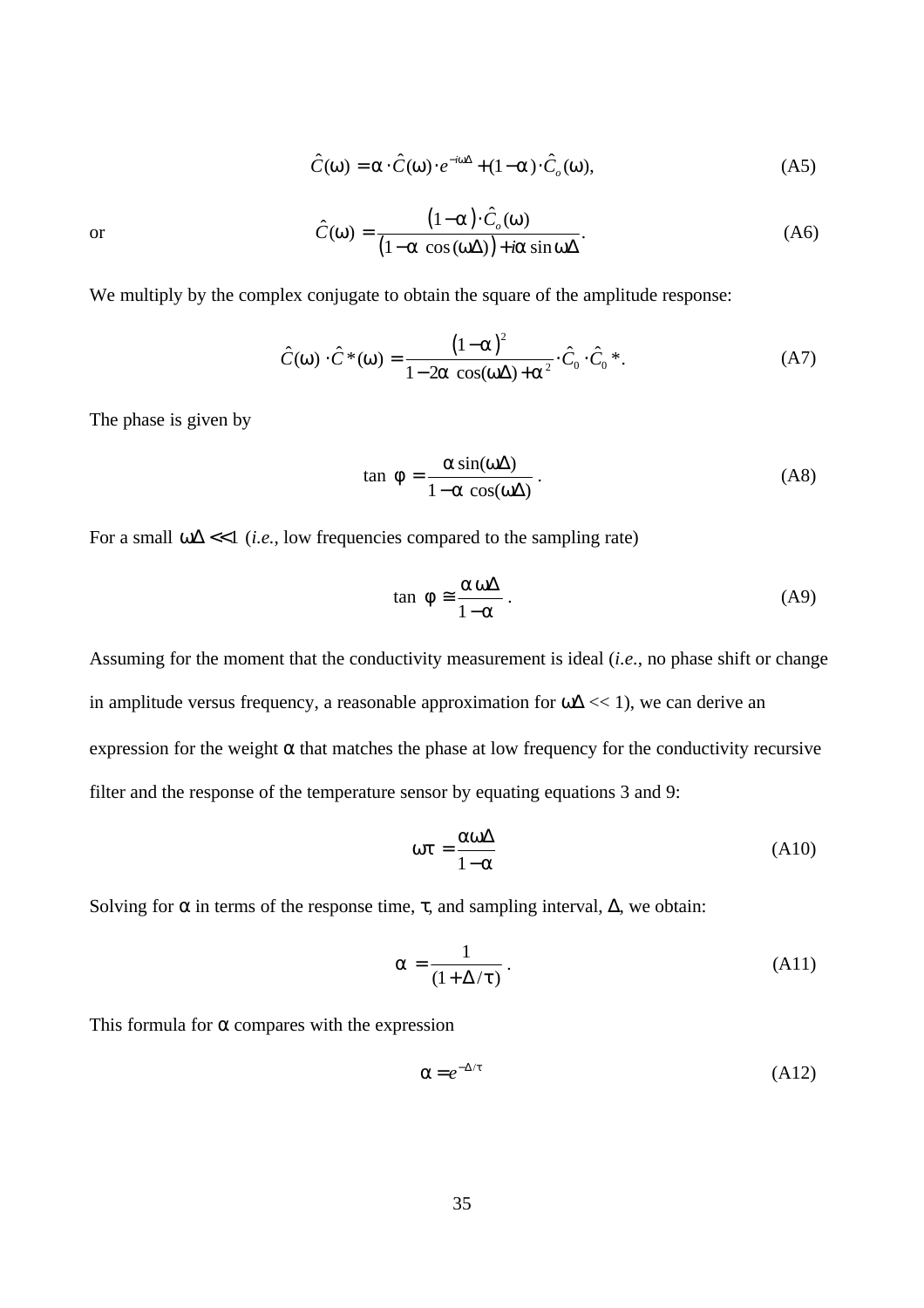found in Bendat and Piersol (1971) and Millard (1982), which is valid for a sample interval that is short compared with the sensor lag  $t$  (*i.e.*,  $\Delta \ll t$ ).

Plots of the amplitude squared and phase for the single pole temperature probe model and the recursive conductivity filter using an *a* weight calculated by equation A12 (exponential weight) and equation A11 are shown in Figure A1. The lower panels (A1 c  $\&$  d) are for the case of a sample interval  $(\Delta=0.04 \text{ s})$  that is short compared to the sensor response time ( $t = 0.5 \text{ s}$ ,  $\Delta \ll t$ ). For this situation, the two models exhibit amplitude and phase behavior similar to the ideal single pole filter. The upper panels (A1 a & b) are for a situation where the sample interval ( $\Delta$ =1.0 s) is comparable to the sensor lag ( $t = 0.5$  s, *i.e.*,  $\Delta \cong t$ ). The exponential estimate for a overestimates the amplitude and more importantly underestimates the phase with increasing frequency, while *a* estimated from equation A11 tracks the phase of the single pole filter more closely although underestimating the amplitude. Since the EXCELL CTD has a sample time comparable to the temperature probe response time, we recommend that the filter weight *a* be calculated from equation A11 for this instrument.